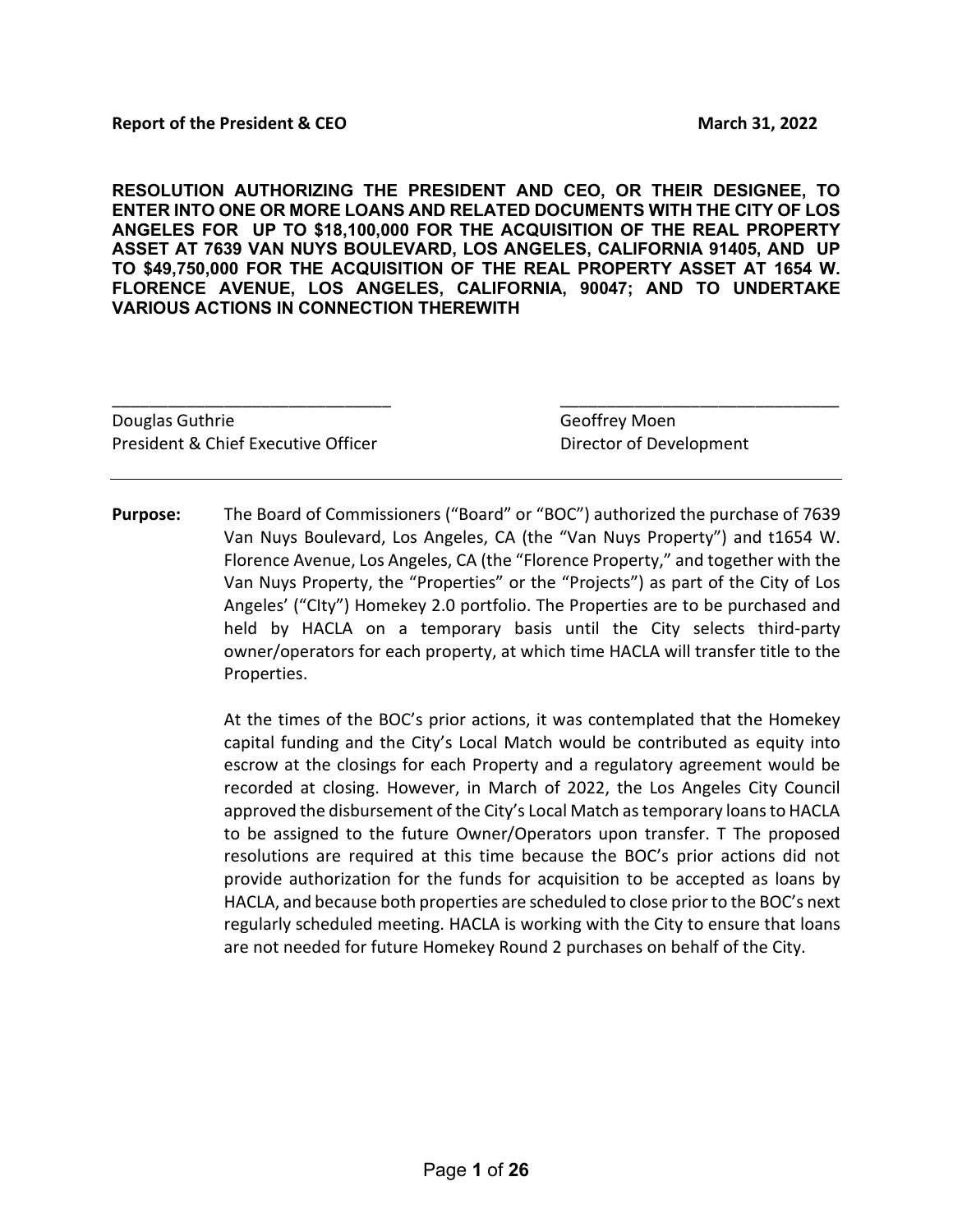### *Regarding:*

Resolution No. 9731, adopted by the BOC on August 26, 2021, authorized HACLA to acquire the Van Nuys Property in partnership with the City through Homekey, and to execute related documents, including an HCD Standard Agreement, and found that the acquisition would be exempt from the California Environmental Quality Act ("CEQA").

Resolution No. 9765, adopted by the BOC on November 18, 2021, authorized HACLA to acquire Florence Property in partnership with the City through Homekey, and to execute related documents, including an HCD Standard Agreement, and found that the acquisition would be exempt from the California Environmental Quality Act ("CEQA").

#### **Issues:**

*Ownership:* Under the terms of the Professional Services Agreement executed between HACLA and the City (the "HACLA-City PSA") and the Asset Management Agreement attached thereto (the "Asset Management Agreement") for the acquisition of Round 2 Homekey properties, HACLA agreed take title to the Properties on behalf of the City for an interim period not to exceed sixty (60) days, with one mutual option to extend for ninety (90) days. During this time, HACLA will provide asset management services, including but not limited to insurance, security, compliance with laws and necessary contract services.

> The City is preparing to release a Request for Proposals ("RFP") for owner/operators for the Properties. At the City's request, HACLA will transfer the Properties to the owner/operators selected by the City through the RFP within one hundred fifty (150) days of HACLA's acquisition of the Properties.

### *Florence Property*

The Florence Property is a newly constructed, five-story multifamily structure with a total of one hundred twenty-eight (128) one-bedroom dwelling units, sixty-four (64) structured parking spaces, two open deck spaces, balconies, on-site laundry rooms, and two elevators.

HACLA entered into a Purchase and Sale Agreement ("Florence PSA") with the owner of the Florence Property on September 28, 2021 for a price of \$49,500,000 (\$386,719 per unit). HACLA provided a notice of approval to the seller on November 23, 2021, and subsequently exercised its option to extend the close of escrow to March 30, 2022. HACLA has negotiated a one-week extension to the close of escrow in order to accommodate the City's requirement for loan documents to be executed and to prepare their Local Match for deposit. The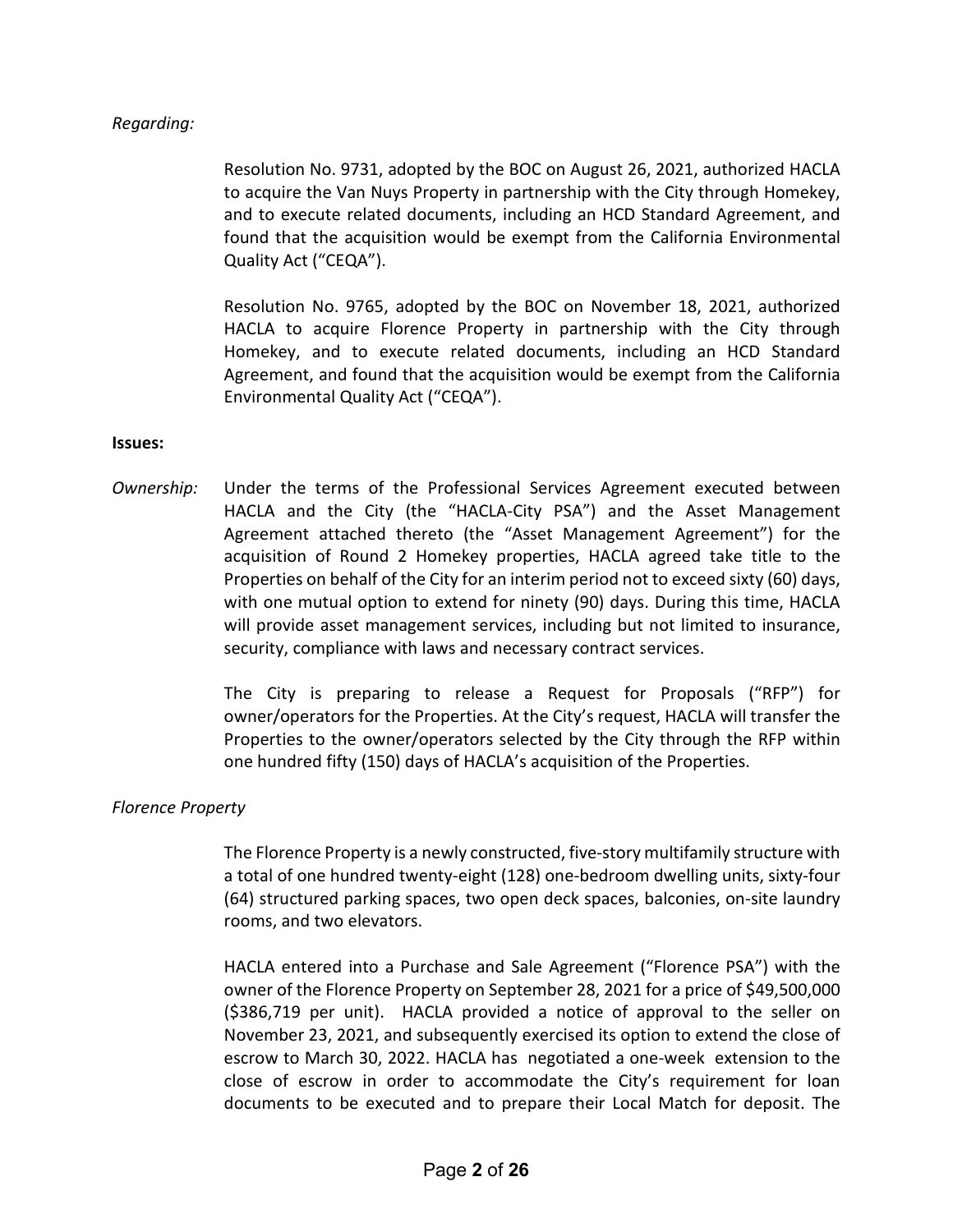escrow extension comes with a \$32,400 fee which will be front-funded by HACLA and repaid to HACLA by the City under the terms of the Professional Services Agreement. The following is a chart of key activities related to the property since the BOC's last action:

| Inspection/Report              | Date completed | Result                                                             |
|--------------------------------|----------------|--------------------------------------------------------------------|
| Phase I                        | 11/17/2021     | No further assessment or                                           |
| <b>Environmental Site</b>      |                | investigation recommended                                          |
| Assessment                     |                |                                                                    |
| <b>ALTA Survey</b>             | 12/16/2021     | Consistent with title and free from                                |
|                                |                | objectionable encroachments                                        |
| <b>Physical Needs</b>          | 1/11/2022      | New construction in good                                           |
| Assessment                     |                | condition; no immediate repairs                                    |
|                                |                | recommended; 12-year                                               |
|                                |                | replacement reserves deposits                                      |
|                                |                | estimated at \$142/unit/year                                       |
| Construction                   | 1/20/2022      | Construction punch list items                                      |
| Monitoring                     |                | identified and subsequently                                        |
|                                |                | addressed                                                          |
| Termite & Pest                 | 11/29/2021     | None detected                                                      |
| Zoning & Permitting            | 1/11/2022      | Legally conforming as to zoning;                                   |
|                                |                | no open violations as to building                                  |
|                                |                | and permitting; COC issued                                         |
|                                |                | $3/10/22$ .                                                        |
| <b>Certified Accessibility</b> | 3/23/2022      | Garage to lobby door strike                                        |
| Specialist ("CASp")            |                | clearance to be increased;                                         |
|                                |                | secondary viewers to be installed                                  |
|                                |                | on mobility unit doors; eight                                      |
|                                |                | additional mobility units are                                      |
|                                |                | required, and building is 100%                                     |
|                                |                | adaptable; otherwise in                                            |
|                                |                | compliance with accessibility                                      |
|                                |                | requirements                                                       |
| Appraisal                      | 10/15/2021     | Fair market value of \$49,670,000<br>as completed exceeds purchase |
|                                |                | price; \$50,115,000 as stabilized                                  |
|                                |                |                                                                    |

### *Van Nuys Property:*

The Van Nuys Property is a newly constructed, five-story multifamily structure with a total of thirty-six (36) dwelling units and fifty-two (52) structured parking spaces.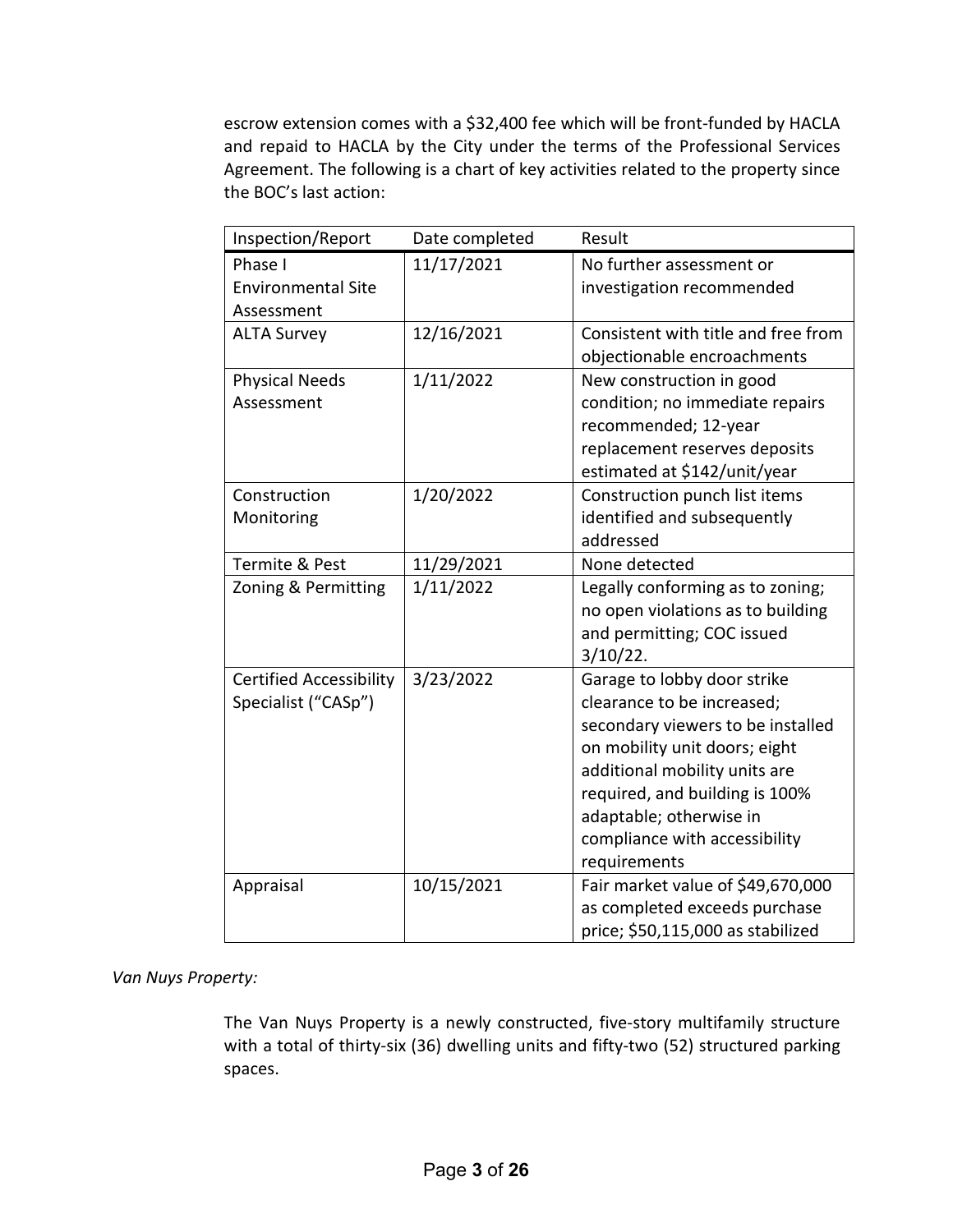HACLA entered into a Purchase and Sale Agreement ("Van Nuys PSA") with the owner of the Van Nuys Property on July 30, 2021 for a price of \$16,600,000 (\$461,111 per unit). HACLA provided a notice of approval to the seller of physical condition and the Natural Hazard Disclosure report on September 27, 2021, and a notice of approval of environmental conditions on October 22, 2021. HACLA exercised two options to extend closing, on November 30, 2021 and January 13, 2022, and subsequently executed an amendment to the Van Nuys PSA, at the request of the City, to extend the closing date to March 31, 2022. HACLA has negotiated a 10-day extension to the close of escrow in order to accommodate the City's requirement for HACLA to enter into loan documents and prepare their Local Match deposit to escrow. The escrow extension comes with a \$500,000 fee which will be front-funded by HACLA and repaid to HACLA by the City under the terms of the Professional Services Agreement. The following is a chart of key activities related to the property since the BOC's last action:

| Inspection/Report         | Date       | Result                                     |
|---------------------------|------------|--------------------------------------------|
|                           | completed  |                                            |
| Phase I                   | 8/27/2021  | Recognized environmental conditions        |
| <b>Environmental Site</b> |            | based on adjacent automotive repair        |
| Assessment                |            | facility uses and former onsite            |
|                           |            | automotive repair; subsurface              |
|                           |            | investigation recommended                  |
| Phase II                  | 10/1/2021  | No constituents reported above             |
| <b>Environmental Site</b> |            | laboratory reporting limits; no additional |
| Assessment                |            | assessment recommended                     |
| <b>ALTA Survey</b>        | 8/26/2021  | Consistent with title and free from        |
|                           |            | objectionable encroachments                |
| <b>Physical Needs</b>     | 9/3/2021   | New construction in good condition; no     |
| Assessment                |            | immediate repairs recommended; 12-         |
|                           |            | year replacement reserves deposits         |
|                           |            | estimated at \$255/unit/year               |
| Construction              | 2/2/2022   | Construction punch list items identified   |
| Monitoring                |            | and subsequently addressed                 |
| <b>Termite &amp; Pest</b> | 8/19/2021  | None detected                              |
| Certified                 | <b>TBD</b> | Review underway                            |
| Accessibility             |            |                                            |
| Specialist ("CASp")       |            |                                            |
| Appraisal                 | 10/15/2021 | Fair market value of \$16,900,000 exceeds  |
|                           |            | purchase price                             |

*Financing* At the times of the approvals for the acquisition of each Property, it was contemplated that the purchase and related closing costs and fees would be funded with cash equity contributions deposited into escrow on or before the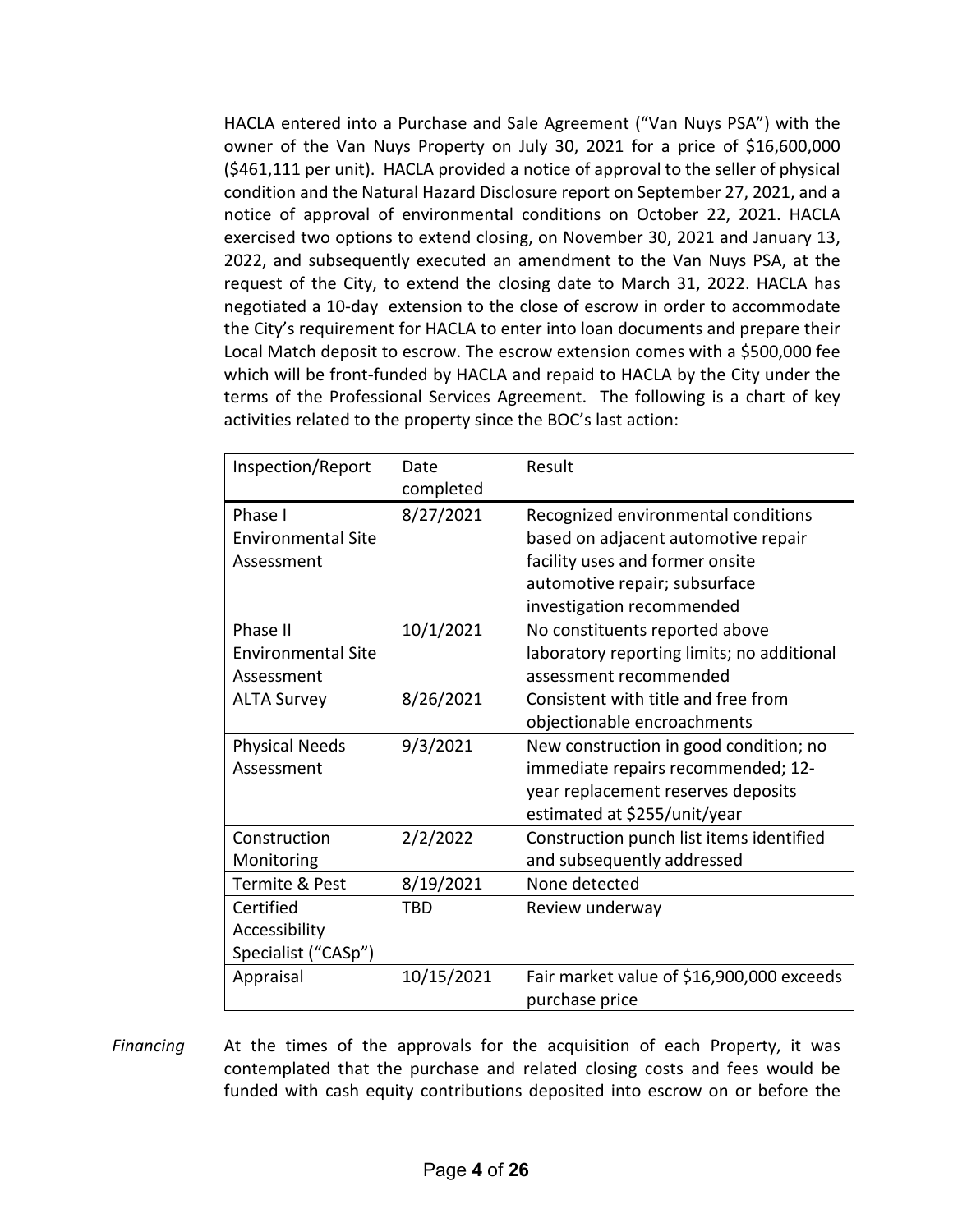contractual closing dates. HACLA would take title to the Properties and would transfer them to the respective owner/operators selected by the City, subject to loans from the City to the owner/operators that would equal the sum of the Homekey funds granted and the Local Match funding provided by the City.

Under the proposed resolutions, HACLA would enter into loan documents with the City on a temporary basis for the same amounts as indicated above. The loan documents would include LAHD's standard form documents, including: 1) an HHH note; 2) a CDBG note; 3) a deed of trust; 4) a loan agreement; and 5) a regulatory agreement (the "Interim Loan Documents"). Each of the Interim Loan Documents would have a rider for the period of HACLA ownership that would incorporate terms including but not limited to: a term of up to one hundred fifty (150) days, upon which HACLA would have the option to transfer the Property to the City and terminate the loans; interest accrual at a rate of zero percent (0%) per annum; deferral of all payments for the term of the loans; and a waiver of all compliance and reporting requirements for the term of the loans.

### **Vision Plan: Place Strategy #4: Steward efforts to reduce and alleviate homelessness.**

In furtherance of the second round of the State's Homekey Program, HACLA has expended money and staff time to identify and secure agreements to purchase vacant properties within the City in which to provide decent, safe, and sanitary housing for individuals and families experiencing homelessness or at risk of homelessness, including the subject Property.

### **Place Strategy #5: Expand HACLA's role in the broader communities it serves to improve neighborhood-wide health and well-being**.

Acquiring vacant properties to provide decent, safe, and sanitary housing for individuals and families experiencing homelessness or at risk of homelessness will reduce the number of Angelenos exposed to adverse health outcomes in neighborhoods throughout the City of Los Angeles.

### **Funding:** The Chief Administrative Officer confirms the following:

### *Source of Funds:*

The costs for the purchases of the Properties will be paid in cash at the close of escrow, sourced from HCD Homekey capital grants and Local Match funds held by the City. The HCD Homekey capital grant funds, of \$35,092,000 for the Florence Property, and of \$10,032,000 for the Van Nuys Property, have been awarded formally by HCD, and the City and HACLA have executed a Standard Agreement for each Property.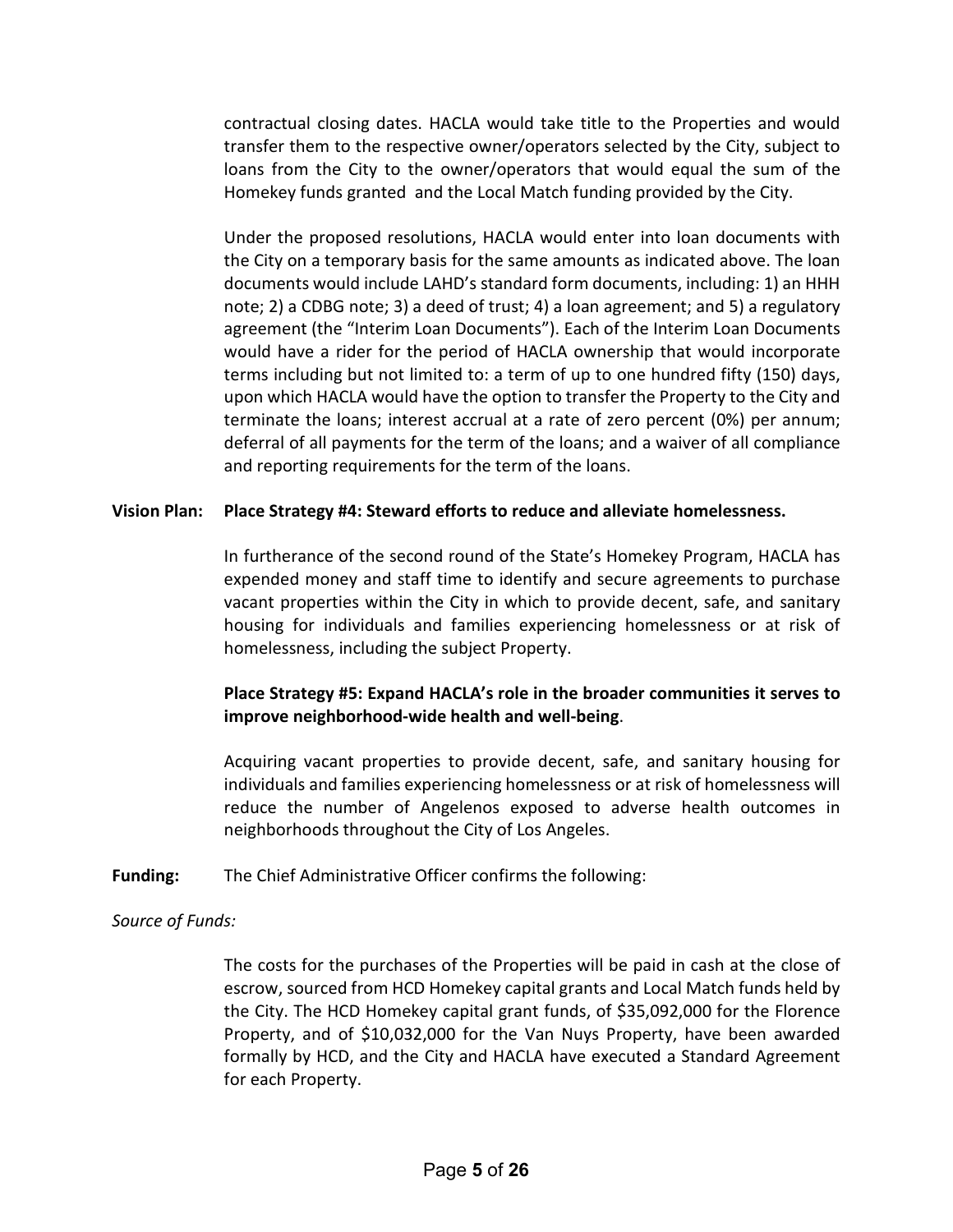The City Local Match for each Property will comprise a mixture of one or more of the following sources: proceeds from the sale of General Obligation Bonds under Proposition HHH, approved by the voters of the City of Los Angeles in 2016 and subsequently authorized by the Los Angeles City Council ("HHH"); federal Community Development Block Grant Recovery funds granted to the City ("CDBG-R"); federal Community Development Block Grant CARES Act funds granted to the City ("CDBG-CV"); federal HOME Investment Partnership American Rescue Plan funds granted to the City ("HOME ARP"); and State Homeless Housing, Assistance and Prevention funds granted to the City ("HHAP").

All funds will be wired to escrow prior to closing and will not enter HACLA's possession. The sum of the HCD Homekey capital grant and City Local Match funds at closing will equal the amount of the temporary loan to HACLA for each Property. A summary of the estimated sources and uses of funds is presented in the tables below.

| <b>Estimated Closing Sources &amp; Uses - Van Nuys Property</b> |   |            |                                   |    |            |
|-----------------------------------------------------------------|---|------------|-----------------------------------|----|------------|
| Sources of Funds                                                |   |            | Uses of Funds                     |    |            |
| Homekey Capital Funds                                           | s | 10,032,000 | <b>Purchase Price &amp; Fees</b>  | S. | 17,562,000 |
| City of Los Angeles Funds                                       |   | 7,561,928  | <b>Prorations to Seller</b>       |    | 26,778     |
|                                                                 |   |            | <b>Escrow &amp; Closing Costs</b> |    | 5,150      |
| Total                                                           | s | 17,593,928 | Total                             |    | 17,593,928 |
| <b>Estimated Closing Sources &amp; Uses - Florence Property</b> |   |            |                                   |    |            |
| <b>Sources of Funds</b>                                         |   |            | Uses of Funds                     |    |            |
| Homekey Capital Funds                                           |   | 35,092,000 | Purchase Price & Fees             |    | 49,550,000 |
| City of Los Angeles Funds                                       |   | 14,472,550 | <b>Prorations to Seller</b>       |    | 8,400      |
|                                                                 |   |            | <b>Escrow &amp; Closing Costs</b> |    | 6,150      |
| Total                                                           |   | 49,564,550 | Total                             |    | 49,564,550 |

### *Budget and Program Impact:*

No cash will be required by HACLA to finance the purchases of the Properties. Deposits and fees paid by HACLA relative to the purchases will be reimbursed to HACLA at the close of escrow for each Property and will be included in the loan amounts. Acquisition costs, including third party due diligence expenses, legal fees, and acquisition fees payable to HACLA, will be invoiced to the City and paid within forty-five (45) days of the close of escrow for each property, in accordance with the terms of the HACLA-City PSA.

#### **Environmental Review:**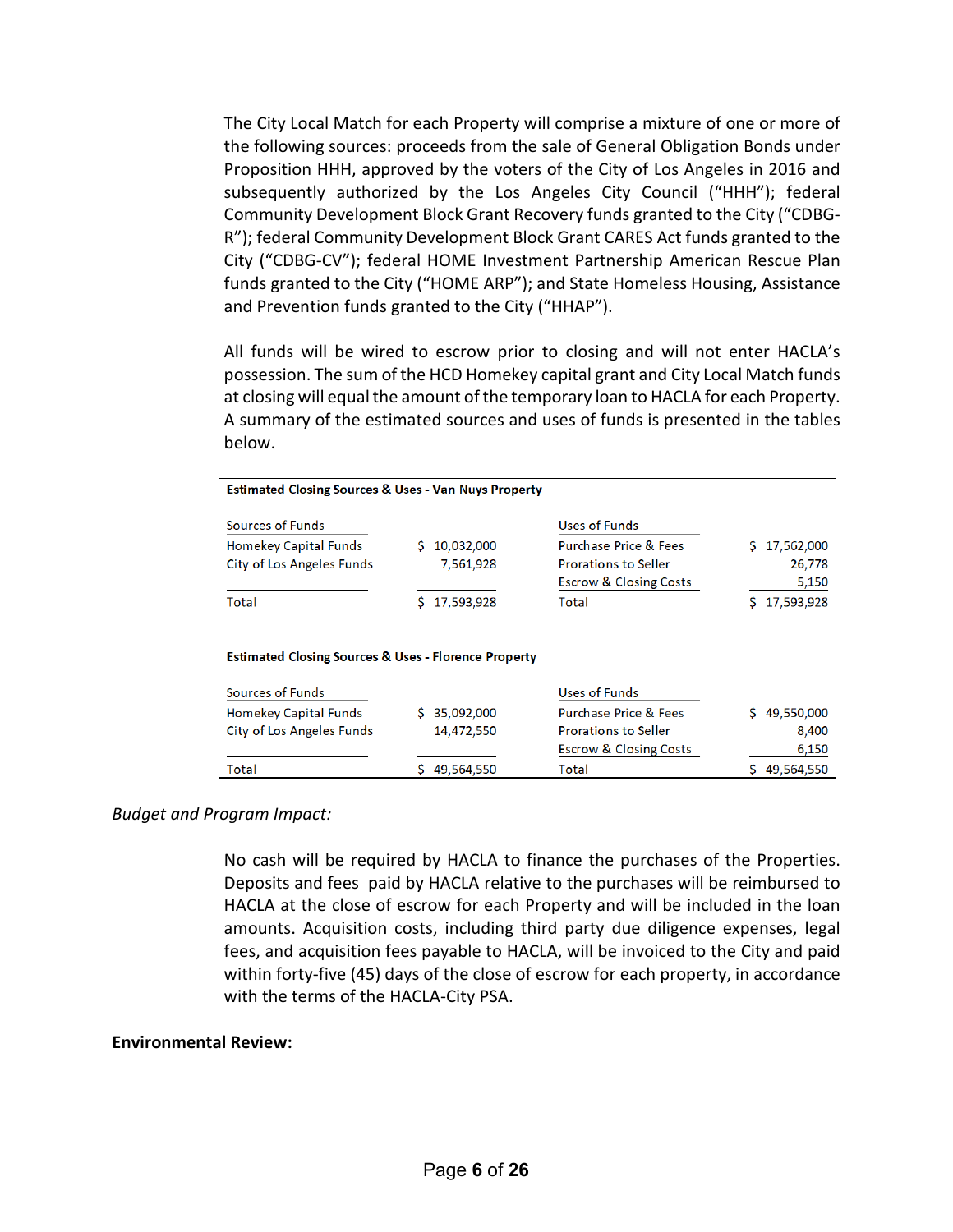- *NEPA*: On December 15, 2021, the City of Los Angeles issued an Environmental Review for Activity/Project that is Categorically Excluded Subject to Section 58.5 (the "CEST Statement") for the Van Nuys Property, executed by Edwin C. Gipson II, the Director of Finance and Development of the Los Angeles Housing Department (the "Responsible Entity Agency Official"). On December 22, 2021, the Responsible Entity Agency Official executed a CEST Statement for the Florence Property. The CEST Statements found that the Projects were categorically excluded from NEPA pursuant to 24 CFR 58.35(a) and subject to laws and authorities at Section 58.5. The proposed modification to the financing structure of the purchases does not trigger the need for additional NEPA review.
- *CEQA*: The BOC previously found that the acquisition of each property was categorically exempt from CEQA, and a Notice of Exemption ("NOE") was filed for each with the Los Angeles County Registrar-Recorder/County Clerk ("LA RR/CC") and the California Office of Planning and Research, pursuant to Public Resources Code section 21152(b). The proposed modification to the financing structure of the purchases does not trigger the need for additional CEQA review.
- **Section 3:** Not Applicable.

### **Attachments:**

- **1.** Resolution Van Nuys Property
- **2.** Resolution Florence Property
- **3.** Attachment Property Acquisition Summaries for the Florence and Van Nuys Properties
- **4.** Attachment Form of Loan Agreement with Rider
- **5.** Attachment Form of Prop HHH Note with Rider
- **6.** Attachment Form of CDBG Note with Rider
- **7.** Attachment Form of Deed of Trust with Rider
- **8.** Attachment Form of Regulatory Agreement with Rider
- **9.** Attachment Form of HHAP Note with Rider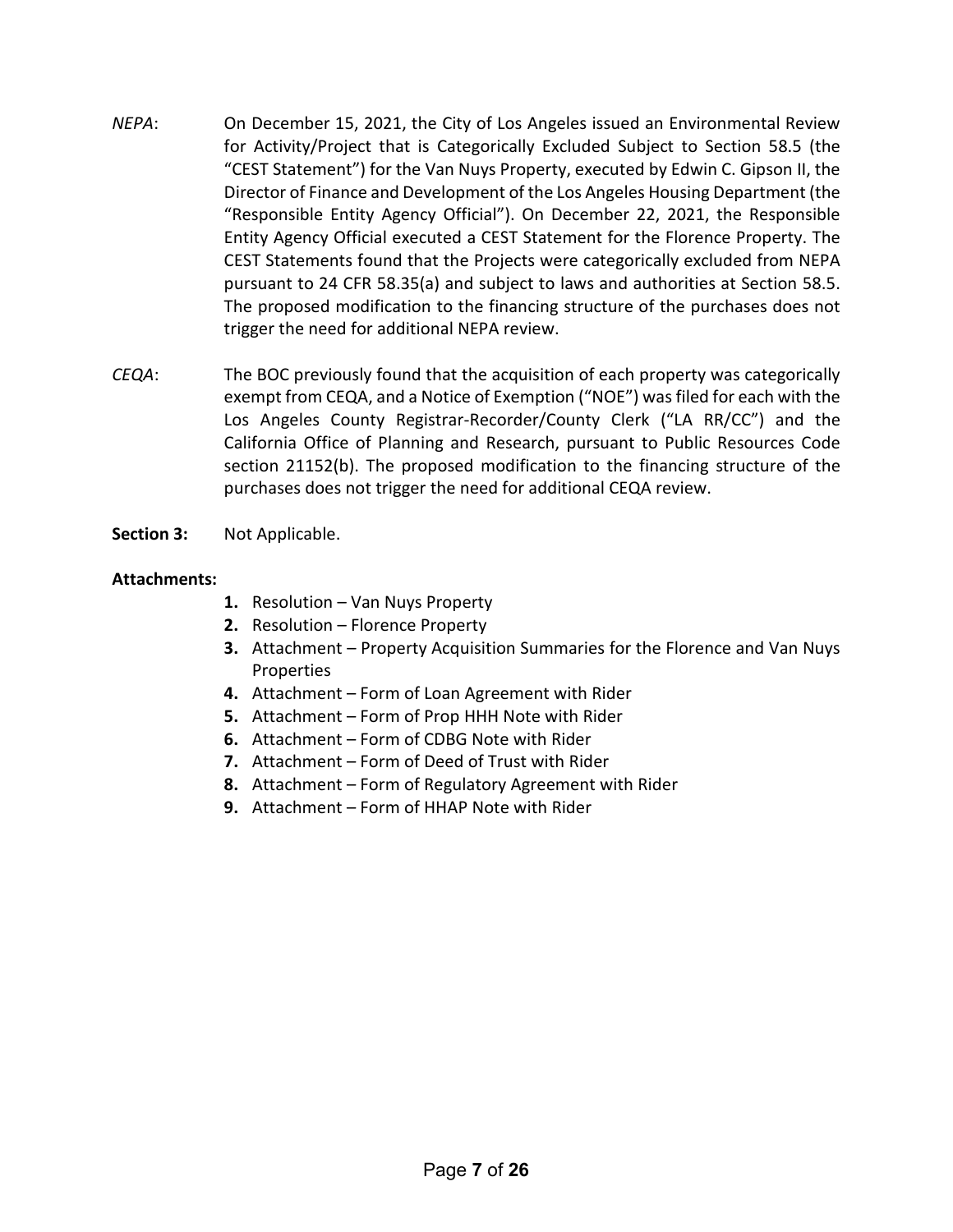Resolution – Van Nuys Property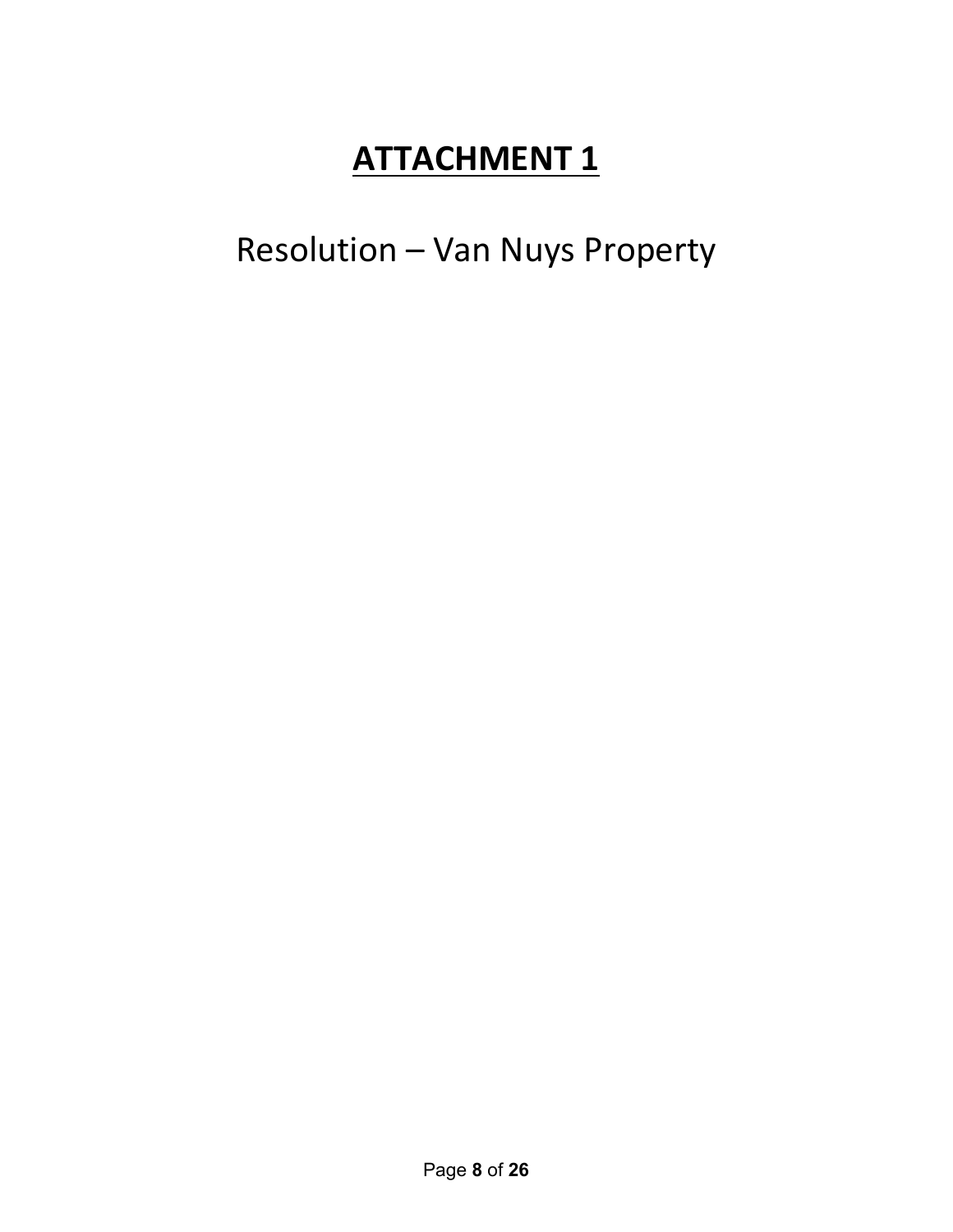**RESOLUTION NO.\_\_\_\_\_\_\_\_\_\_\_\_\_\_**

#### **RESOLUTION AUTHORIZING THE PRESIDENT AND CEO, OR THEIR DESIGNEE, TO ENTER INTO ONE OR MORE LOANS AND RELATED DOCUMENTS WITH THE CITY OF LOS ANGELES FOR UP TO \$18,100,000 TO ACQUIRE THE REAL PROPERTY ASSET AT 7639 VAN NUYS BOULEVARD, LOS ANGELES, CALIFORNIA 91405, AND TO UNDERTAKE VARIOUS ACTIONS IN CONNECTION THEREWITH**

**WHEREAS,** the Housing Authority of the City of Los Angeles ("HACLA" or the "Authority") is a public body, corporate and politic, duly created, established and authorized to transact business and exercise powers under and pursuant to the provisions of the Housing Authorities Law, consisting of Part 2 of Division 24 of the California Health and Safety Code (the "Act"), including the power to finance, acquire and manage property in the furtherance of providing affordable housing;

**WHEREAS,** the Authority is authorized to acquire and dispose of real property and enter into contracts and agreements related thereto pursuant to the California Health and Safety Code Section 34200 *et seq*. and particularly with respect to Section 34315;

**WHEREAS,** the Authority's Board of Commissioners ("BOC" or "Board") adopted by Resolution 9587, on April 23, 2020, an Acquisition and Disposition of Real Property Policy (the "Policy") to institute a revised and updated real property acquisition program ("Acquisition Program") and to revise and restate its Prior Policy to reflect the Authority's Build HOPE Vision Plan goals to acquire additional real property and to provide for the disposition of real property;

**WHEREAS,** the California ("State") Department of Housing and Community Development ("HCD"), using Federal Coronavirus Relief Funds and State general funds, created the Project Homekey Program ("Homekey") in 2020 to rapidly create deeply affordable housing for individuals and families experiencing or at risk of homelessness, who were disproportionately impacted by the COVID-19 pandemic;

**WHEREAS,** following successful 2020 Homekey applications, Resolution No. 9710, adopted by the Board on May 27, 2021, authorized HACLA to submit multiple applications on its own behalf and in collaboration with the City of Los Angeles ("City") in response to an anticipated 2021 Notice of Funding Availability for the Project Homekey Program ("2021 NOFA"), to apply for a second round of Homekey grant funds in a total amount not to exceed \$250,000,000, including \$220,000,000 for capital expenditures and \$30,000,000 for capitalized operating subsidy, to enter into one or more Standard Agreements with HCD, to enter into a Memorandum of Understanding with the City, and to execute any related agreements, documents and contracts;

**WHEREAS,** Resolution No. 9792, adopted by the BOC on January 27, 2022, authorized an increase in the maximum amount of funding for which HACLA may apply in connection with the Homekey NOFA to \$425,000,000, including \$385,000,000 for capital expenditures and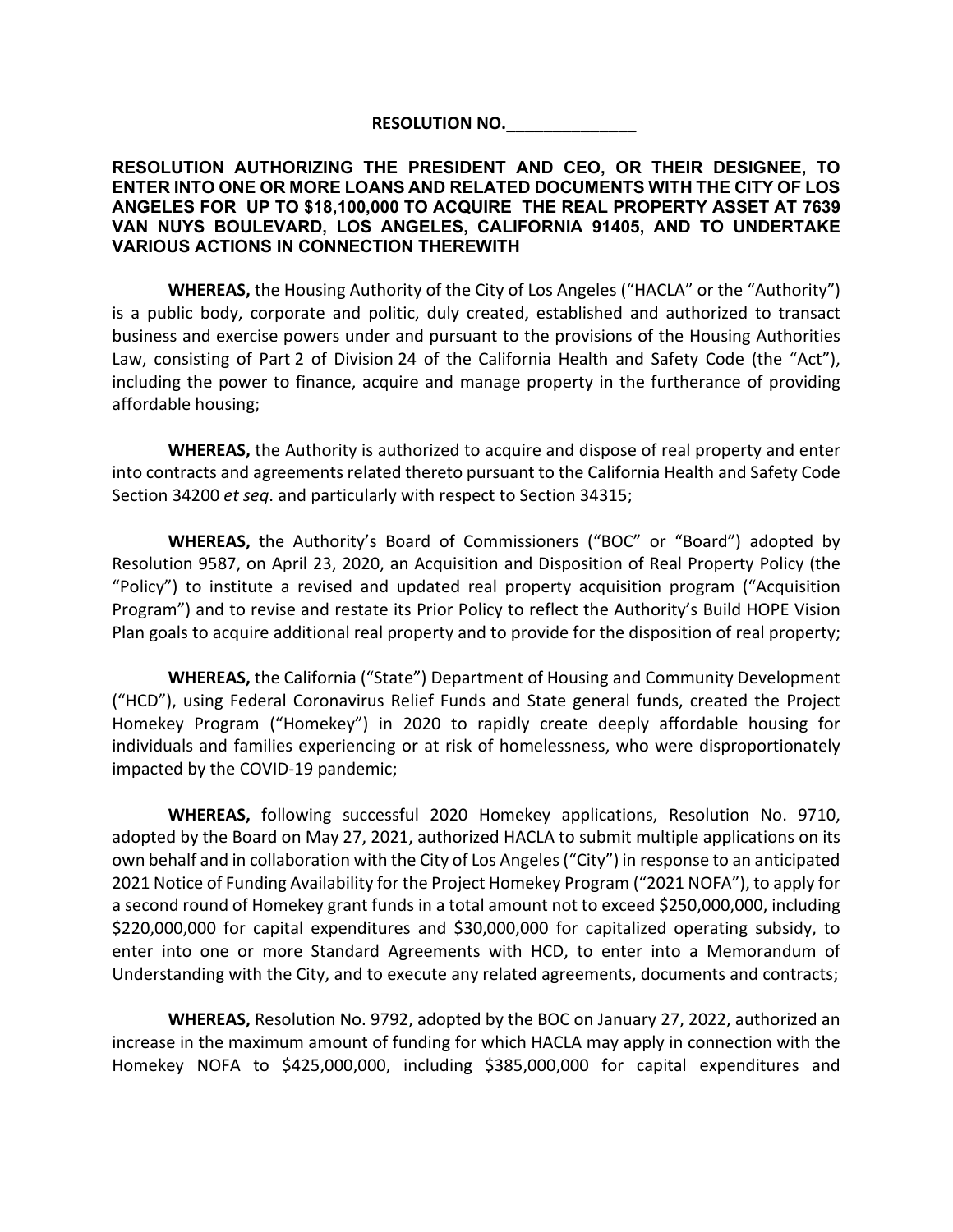\$40,000,000 for operating subsidy, which increased authorization contemplated the submission of a funding application for the Property;

**WHEREAS,** the State has adopted a 2021-2022 Budget with additional funding for Homekey, which included funding for a second round of Homekey;

**WHEREAS,** HCD has issued a Notice of Funding Availability, dated September 9, 2021 ("NOFA"), for the Homekey Program ("Homekey" or "Program") for grant funds pursuant to Health and Safety Code section 50675.1.3 (Assembly Bill No. 140 (2021-2022 Reg. Sess.), § 20);

**WHEREAS,** HCD is authorized to administer the Homekey Program pursuant to the Multifamily Housing Program (Chapter 6.7 (commencing with Section 50675) of Part 2 of Division 31 of the Health and Safety Code) and all other legal requirements of the Homekey Program, including the terms, conditions, regulations, and agreements that HCD may adopt through the expected NOFA and application for Homekey;

**WHEREAS,** Resolution No. 9731, adopted by the BOC on August 26, 2021, authorized the acquisition of the Property in partnership with the City of Los Angeles and for the Property to be assigned or transferred to an owner/operator to be selected by the City of Los Angeles ("City") through a subsequent competitive request for proposals;

**WHEREAS,** HACLA and the City have entered into a Professional Services Agreement ("PSA") which provides, among other items, that the General Manager and the Assistant General Manager of the Los Angeles Housing Department ("LAHD") are designated by the City to direct HACLA with respect to the City's desires for property acquisitions through Homekey (the "City Designees"), that HACLA will take title to such directed Properties for an interim term and at the City's expense until the City Designees direct HACLA to transfer the Properties to the City's respective selected owner/operator(s) (the "Interim Period"), and that HACLA will provide asset management services to the City with respect to such Properties during the Interim Period in accordance with an Asset Management Agreement attached to the PSA (the "AMA");

**WHEREAS,** the City Designees have directed HACLA to purchase the property located at 7639 Van Nuys Boulevard, Los Angeles, California 91405 (the "Van Nuys Property") in accordance with the PSA, and to manage the property during the Interim Period in accordance with the AMA;

**WHEREAS,** the Los Angeles City Council adopted the recommendation of LAHD on March 11, 2022, to authorize the purchase of the Van Nuys Property (Council File 21-0112), which was subsequently approved by the Mayor of Los Angeles on the same date (the "City Approval"), subject to making a loan to HACLA temporarily until the Van Nuys Property is transferred to the City's selected owner/operator;

**WHEREAS,** the BOC's approval to purchase the Van Nuys Property through Resolution No. 9731 does not include authorization to enter into a loan for such with the City;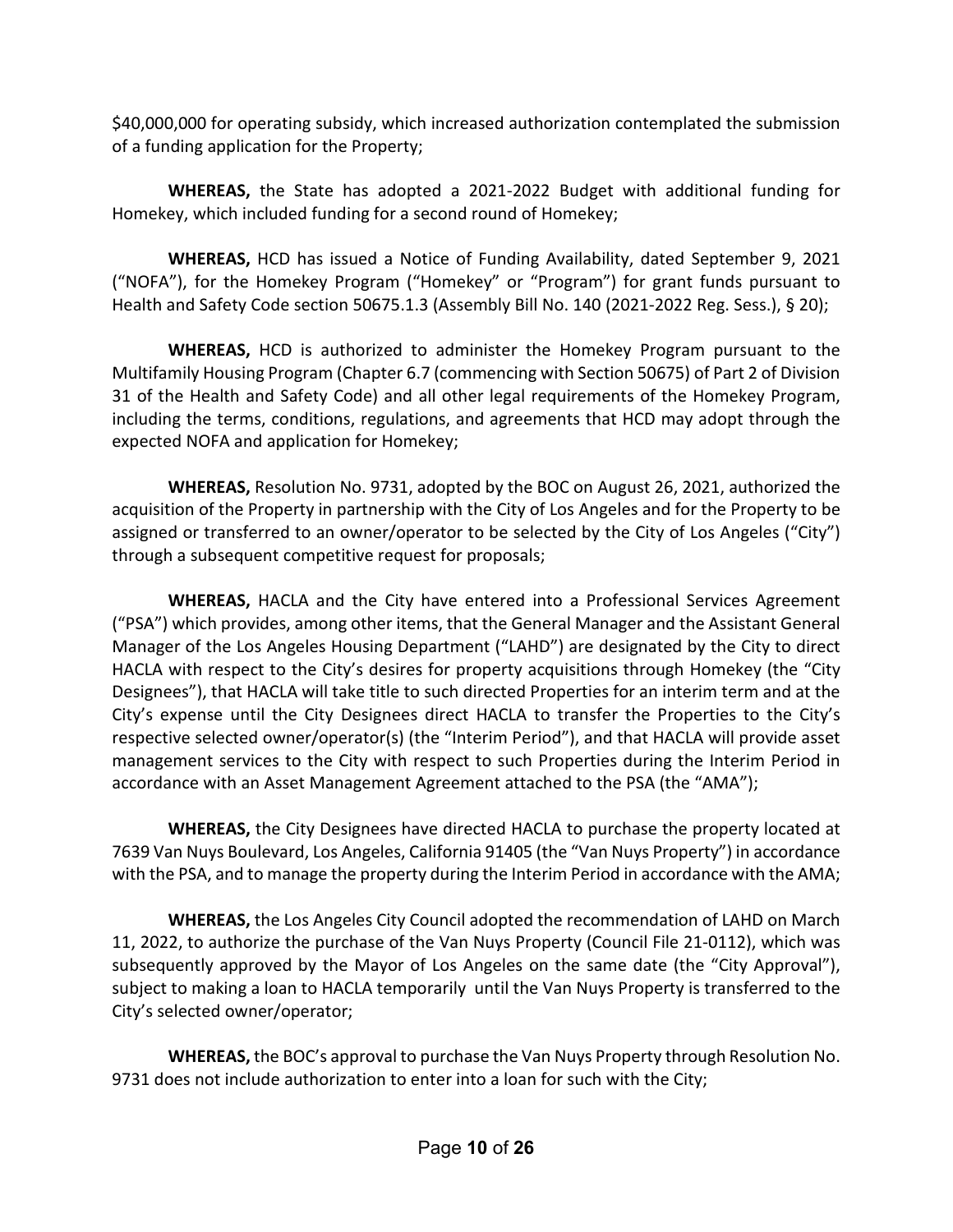**WHEREAS,** the Van Nuys Property was appraised by a third-party appraiser and the amount offered by the Authority and accepted by the Seller, of \$16,600,000, is aligned with and validated by the findings of such appraisal dated October 15, 2021 prepared by Michael Popwell Associates, Inc.;

**WHEREAS,** the Van Nuys Property is located wholly within the City of Los Angeles;

**WHEREAS,** the Authority, originally acting on behalf of and in cooperation with the City, executed a Purchase and Sale Agreement for the Property on July  $30<sup>th</sup>$ , 2021 (the "Van Nuys PSA"), which was subsequently amended by four addenda, which together provided, among other terms, that the close of escrow was extended to March  $31^{st}$ , 2022, in exchange for nonrefundable extension fees that were released to the seller;

**WHEREAS,** HACLA's purchase of the Van Nuys Property is required to close escrow on or prior to April 10, 2022 ;

**WHEREAS,** funds from the City will be required in order to close escrow on the purchase of the Van Nuys Property;

**WHEREAS,** the Authority conducted due diligence on the Van Nuys Property, including but not limited to: 1) title review; 2) Phase I and Phase II environmental site assessments; 3) termite and pest infestation inspection; 4) physical needs assessment; 5) ALTA land title survey; 6) construction monitoring; and 7) Certified Accessibility Specialist ("CASp") analysis (together, the "Inspections"), which Inspections were performed by third party vendors under contract with HACLA;

**WHEREAS,** based on the results of the Inspections, HACLA provided a notice of approval of the physical condition of the Property to the seller on September 27, 2021, and a notice of approval of the environmental site assessments for the Property to the seller on October 22, 2021, all in accordance with the terms of the Van Nuys PSA;

**WHEREAS,** HACLA and the City received an award of Homekey financing from the California Department of Housing and Community Development in February of 2022 (the "Homekey Award"), which included a \$10,032,000 capital grant that may be used to purchase the Van Nuys Property;

**WHEREAS,** HACLA and the City have executed a Standard Agreement with HCD with respect to the Homekey Award;

**WHEREAS,** the City Approval authorizes the use of City funds sufficient to cover the purchase price, closing costs, and related fees for the Van Nuys Property in excess of the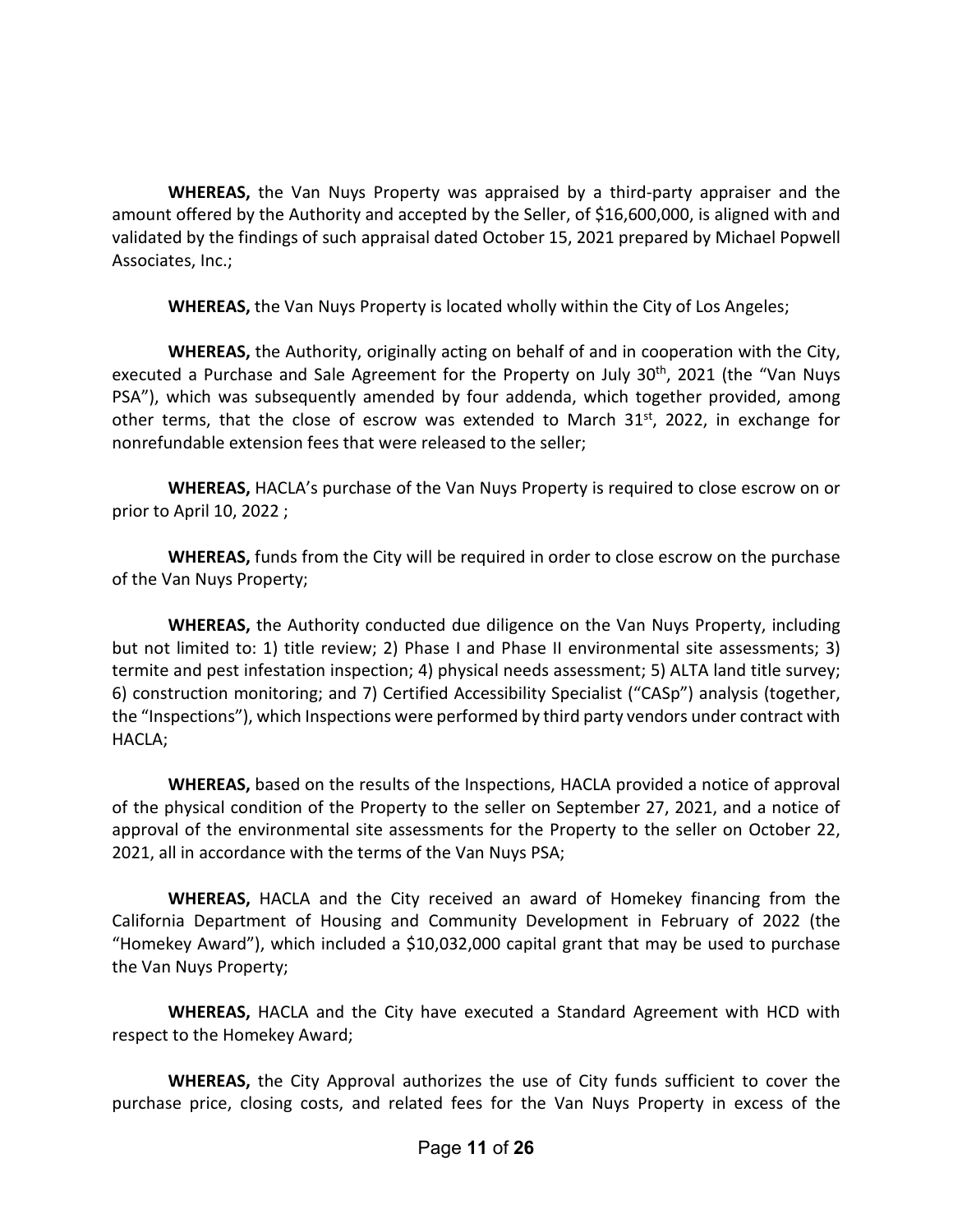Homekey capital grant award, and the City Designees desire to execute loan documents with HACLA for the Interim Period in an amount equal to the purchase price and related closing costs and fees; and

 **WHEREAS,** in review of the California Public Resources Code and exemption criteria therein and the information available at the time of the report, the Board has determined that entering into loan documents with the City for the Van Nuys Property does not alter the Board's finding that the purchase of the Property is categorically exempt from the California Environmental Quality Act ("CEQA") under Resolution No. 9731.

**NOW, THEREFORE, BE IT RESOLVED,** the Board of Commissioners of the Housing Authority of the City of Los Angeles does hereby authorize and approve as follows:

**Section 1.** The recitals hereinabove set forth are true and correct, and this Board of Commissioners so finds. This Resolution is being adopted pursuant to the powers granted the Authority by Chapter 1 of Part 2 of Division 24 of the California Health and Safety Code.

**Section 2.** The Board of Commissioners of the Housing Authority of the City of Los Angeles ("Authority") hereby authorizes the President & CEO, or the Designated Officers at the direction of the President & CEO, to negotiate and enter into one or more loans (the "Van Nuys Property City Loans") and related loan documents with the City of Los Angeles for the purchase of the real property asset at 7639 Van Nuys Boulevard, Los Angeles, California, 91405, which loan documents may include one or more loan agreements, one or more notes, a deed of trust, a regulatory agreement, and any other documents or certificates related thereto as may be approved by legal counsel in order to effectuate the purchase, escrow closing, operation, and reimbursement of costs related to that property (the "Van Nuys Loan Documents").

**Section 3.** The total amount of any Van Nuys Property City Loans shall equal the sum of the purchase price of the Van Nuys Property, all contractual extension fees related to the purchase of the Van Nuys Property, and all costs related to the closing of escrow, all of which together shall not exceed \$18,100,000.

**Section 4.** The Van Nuys Property City Loans shall include riders providing that the loans bear interest at a rate of zero percent per annum, shall be for a term not to exceed the intended transfer date and any mutually agreed extension as set forth in the Asset Management Agreement between the City and HACLA, shall provide HACLA the option to transfer the Van Nuys Property to the City upon the expiration of such term upon which all loan documents shall be terminated, shall require no payment of principal during the term, and shall not require HACLA to provide any reporting or other services to the City beyond those which are required within the Asset Management Agreement.

**Section 5.** The Designated Officers of the Authority referred to above are as follows:

**Name Title**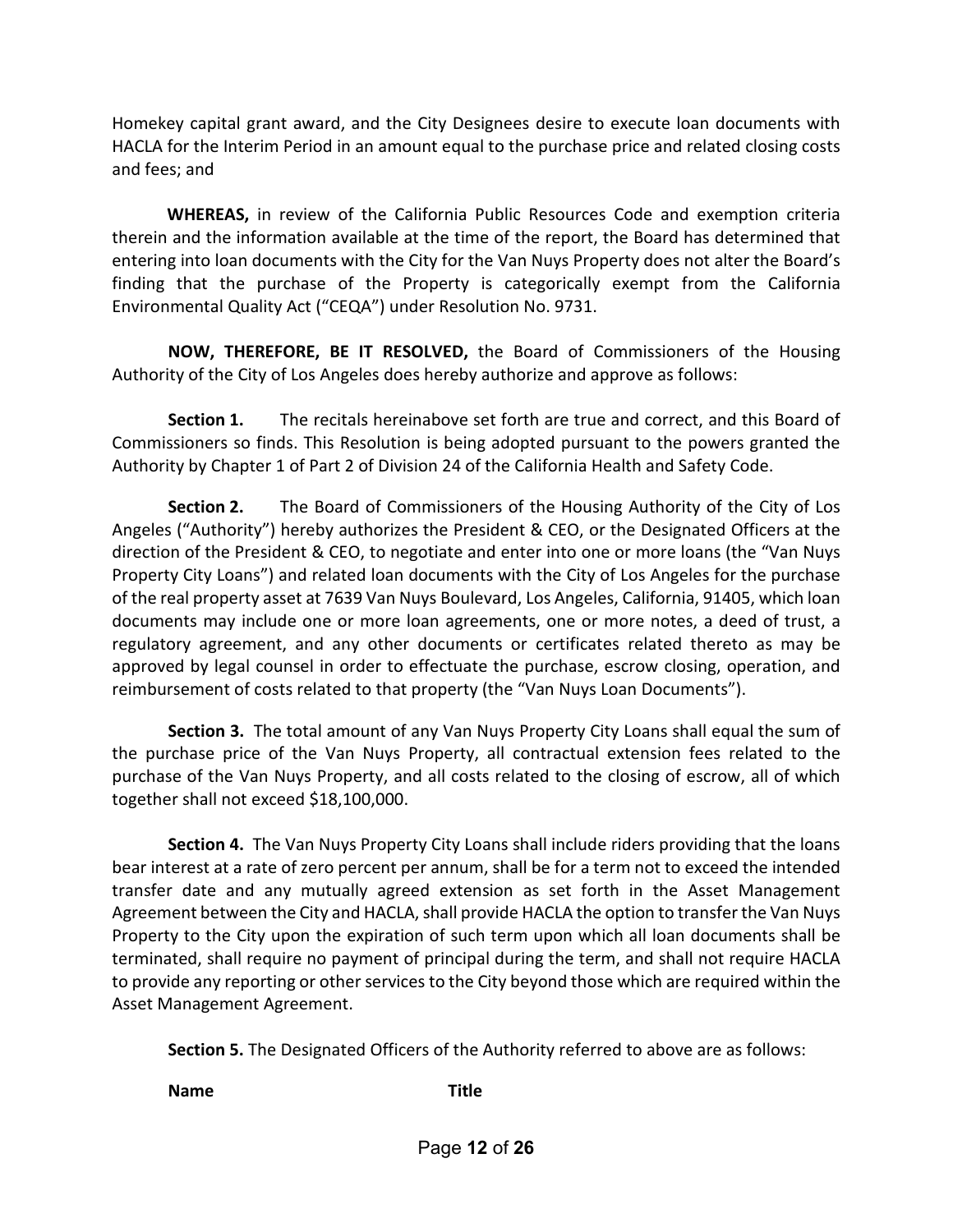| Douglas Guthrie | <b>President and Chief Executive Officer</b> |
|-----------------|----------------------------------------------|
| Marlene Garza   | Chief Administrative Officer                 |
| Jenny Scanlin   | Chief Development Officer                    |
| Margarita Lares | <b>Chief Programs Officer</b>                |

**Section 6. BE IT FURTHER RESOLVED** that this Resolution shall be effective upon its adoption.

PASSED AND ADOPTED by the Housing Authority of the City of Los Angeles this 31<sup>st</sup> day of March, 2022.

APPROVED AS TO FORM **HOUSING AUTHORITY OF THE** CITY OF LOS ANGELES

By: \_\_\_\_\_\_\_\_\_\_\_\_\_\_\_\_\_\_\_\_\_\_\_\_\_\_ By: \_\_\_\_\_\_\_\_\_\_\_\_\_\_\_\_\_\_\_\_\_\_\_\_\_\_\_

James Johnson, General Counsel **Constanding Construment Cielo Castro**, Chairperson

DATE ADOPTED: \_\_\_\_\_\_\_\_\_\_\_\_\_\_\_\_\_\_\_\_\_\_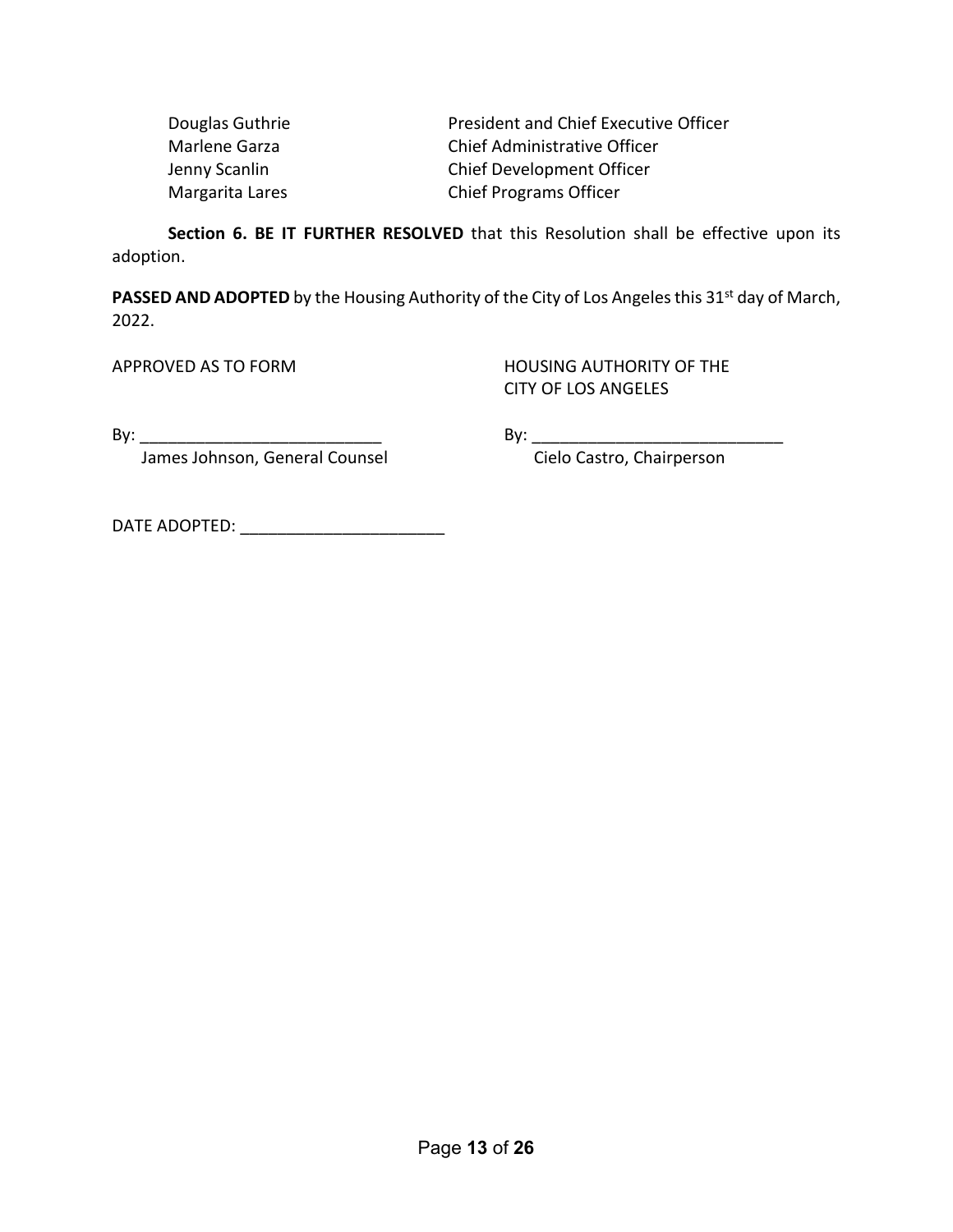Resolution – Florence Property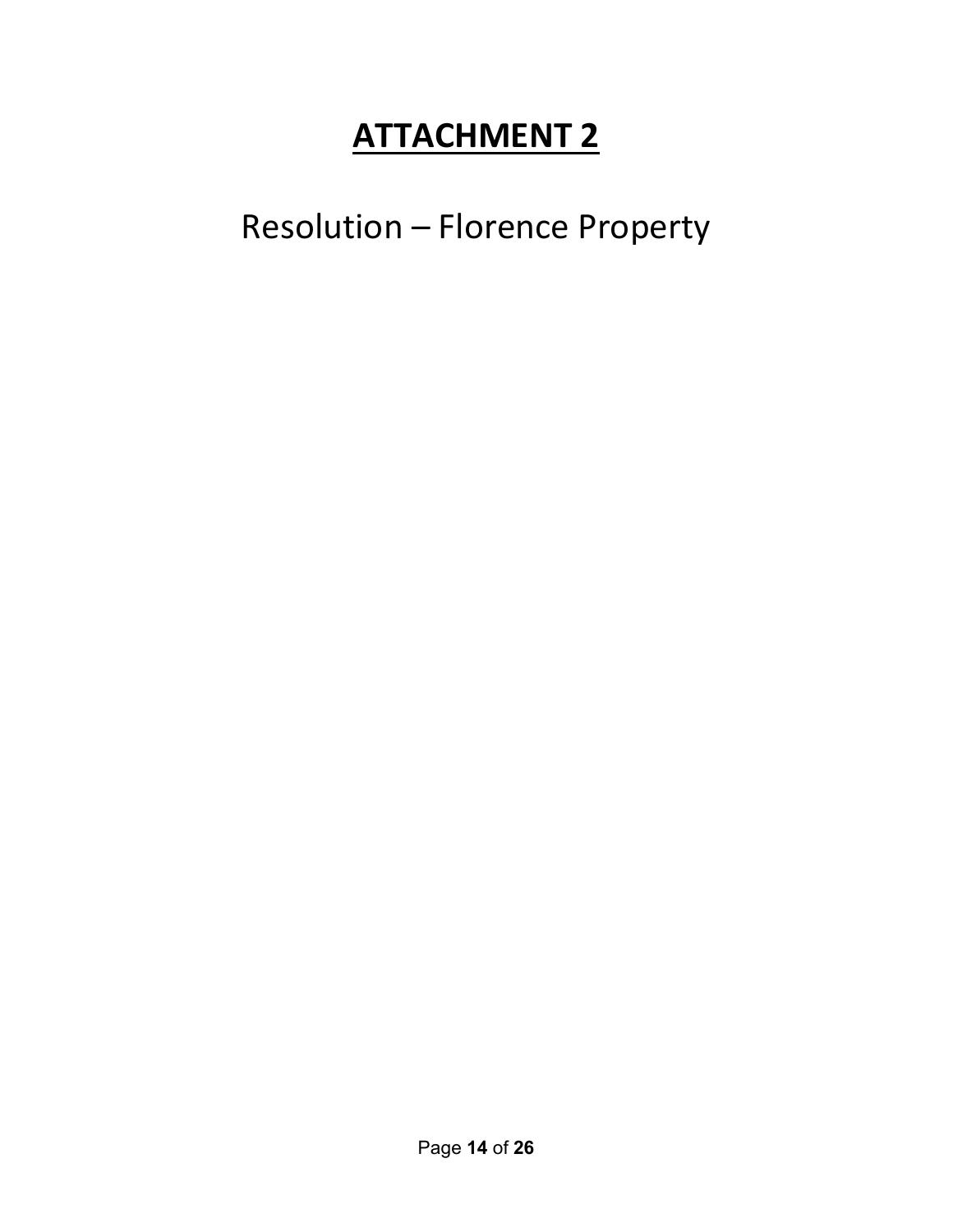**RESOLUTION NO.\_\_\_\_\_\_\_\_\_\_\_\_\_\_**

### **RESOLUTION AUTHORIZING THE PRESIDENT AND CEO, OR THEIR DESIGNEE, TO ENTER INTO ONE OR MORE LOANS AND RELATED DOCUMENTS WITH THE CITY OF LOS ANGELES FOR UP TO \$49,750,000 To ACQUIRE THE REAL PROPERTY ASSET AT 1654 W. FLORENCE AVENUE, LOS ANGELES, CALIFORNIA 90047, AND TO UNDERTAKE VARIOUS ACTIONS IN CONNECTION THEREWITH**

**WHEREAS,** the Housing Authority of the City of Los Angeles ("HACLA" or the "Authority") is a public body, corporate and politic, duly created, established and authorized to transact business and exercise powers under and pursuant to the provisions of the Housing Authorities Law, consisting of Part 2 of Division 24 of the California Health and Safety Code (the "Act"), including the power to finance, acquire and manage property in the furtherance of providing affordable housing;

**WHEREAS,** the Authority is authorized to acquire and dispose of real property and enter into contracts and agreements related thereto pursuant to the California Health and Safety Code Section 34200 *et seq*. and particularly with respect to Section 34315;

**WHEREAS,** the Authority's Board of Commissioners ("BOC" or "Board") adopted by Resolution 9587, on April 23, 2020, an Acquisition and Disposition of Real Property Policy (the "Policy") to institute a revised and updated real property acquisition program ("Acquisition Program") and to revise and restate its Prior Policy to reflect the Authority's Build HOPE Vision Plan goals to acquire additional real property and to provide for the disposition of real property;

**WHEREAS,** the California ("State") Department of Housing and Community Development ("HCD"), using Federal Coronavirus Relief Funds and State general funds, created the Project Homekey Program ("Homekey") in 2020 to rapidly create deeply affordable housing for individuals and families experiencing or at risk of homelessness, who were disproportionately impacted by the COVID-19 pandemic;

**WHEREAS,** following successful 2020 Homekey applications, Resolution No. 9710, adopted by the Board on May 27, 2021, authorized HACLA to submit multiple applications on its own behalf and in collaboration with the City of Los Angeles ("City") in response to an anticipated 2021 Notice of Funding Availability for the Project Homekey Program ("2021 NOFA"), to apply for a second round of Homekey grant funds in a total amount not to exceed \$250,000,000, including \$220,000,000 for capital expenditures and \$30,000,000 for capitalized operating subsidy, to enter into one or more Standard Agreements with HCD, to enter into a Memorandum of Understanding with the City, and to execute any related agreements, documents and contracts;

**WHEREAS,** Resolution No. 9792, adopted by the BOC on January 27, 2022, authorized an increase in the maximum amount of funding for which HACLA may apply in connection with the Homekey NOFA to \$425,000,000, including \$385,000,000 for capital expenditures and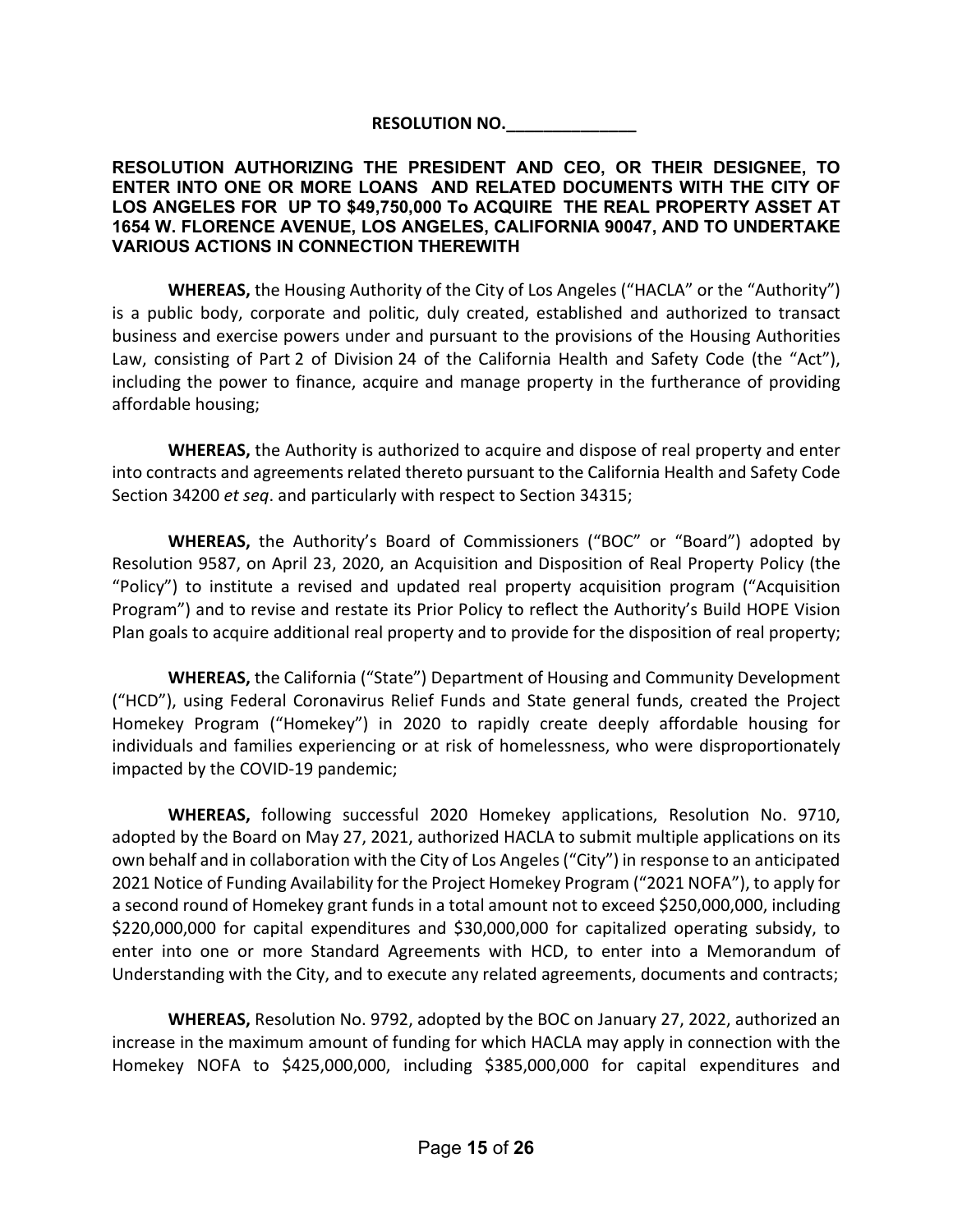\$40,000,000 for operating subsidy, which increased authorization contemplated the submission of a funding application for the Property;

**WHEREAS**, the State has adopted a 2021-2022 Budget with additional funding for Homekey, which included funding for a second round of Homekey;

**WHEREAS,** HCD has issued a Notice of Funding Availability, dated September 9, 2021 ("NOFA"), for the Homekey Program ("Homekey" or "Program") for grant funds pursuant to Health and Safety Code section 50675.1.3 (Assembly Bill No. 140 (2021-2022 Reg. Sess.), § 20);

**WHEREAS**, HCD is authorized to administer the Homekey Program pursuant to the Multifamily Housing Program (Chapter 6.7 (commencing with Section 50675) of Part 2 of Division 31 of the Health and Safety Code) and all other legal requirements of the Homekey Program, including the terms, conditions, regulations, and agreements that HCD may adopt through the expected NOFA and application for Homekey;

**WHEREAS,** Resolution No. 9765, adopted by the BOC on November 18, 2021, authorized the acquisition of 1654 W. Florence (the "Property") in partnership with the City of Los Angeles and for the Property to be assigned or transferred to an owner/operator to be selected by the City of Los Angeles ("City") through a subsequent competitive request for proposals;

**WHEREAS,** HACLA and the City have entered into a Professional Services Agreement ("PSA") which provides, among other items, that the General Manager and the Assistant General Manager of the Los Angeles Housing Department ("LAHD") are designated by the City to direct HACLA with respect to the City's desires for property acquisitions through Homekey (the "City Designees"), and that HACLA will take title to such directed Properties for an interim term and at the City's expense until the City Designees direct HACLA to transfer the Properties to the City's respective selected owner/operator(s) (the "Interim Period"), and that HACLA will provide asset management services to the City with respect to such Properties during the Interim Period in accordance with an Asset Management Agreement attached to the PSA (the "AMA");

**WHEREAS,** the City Designees have directed HACLA to purchase the property located at 1654 W. Florence Avenue, Los Angeles, California 90047 (the "Florence Property") in accordance with the PSA, and to manage the property during the Interim Period in accordance with the AMA;

**WHEREAS,** the Los Angeles City Council adopted the recommendation of LAHD on March 11, 2022, to authorize the purchase of the Florence Property (Council File 21-0112), which was subsequently approved by the Mayor of Los Angeles on the same date (the "City Approval"), subject to making a loan to HACLA temporarily to manage the Florence Property on behalf of the City until transferred to the City's selected owner/operator;

**WHEREAS,** the BOC's approval to purchase the Florence Property through Resolution No. 9765 does not include authorization to enter into a loan for such with the City;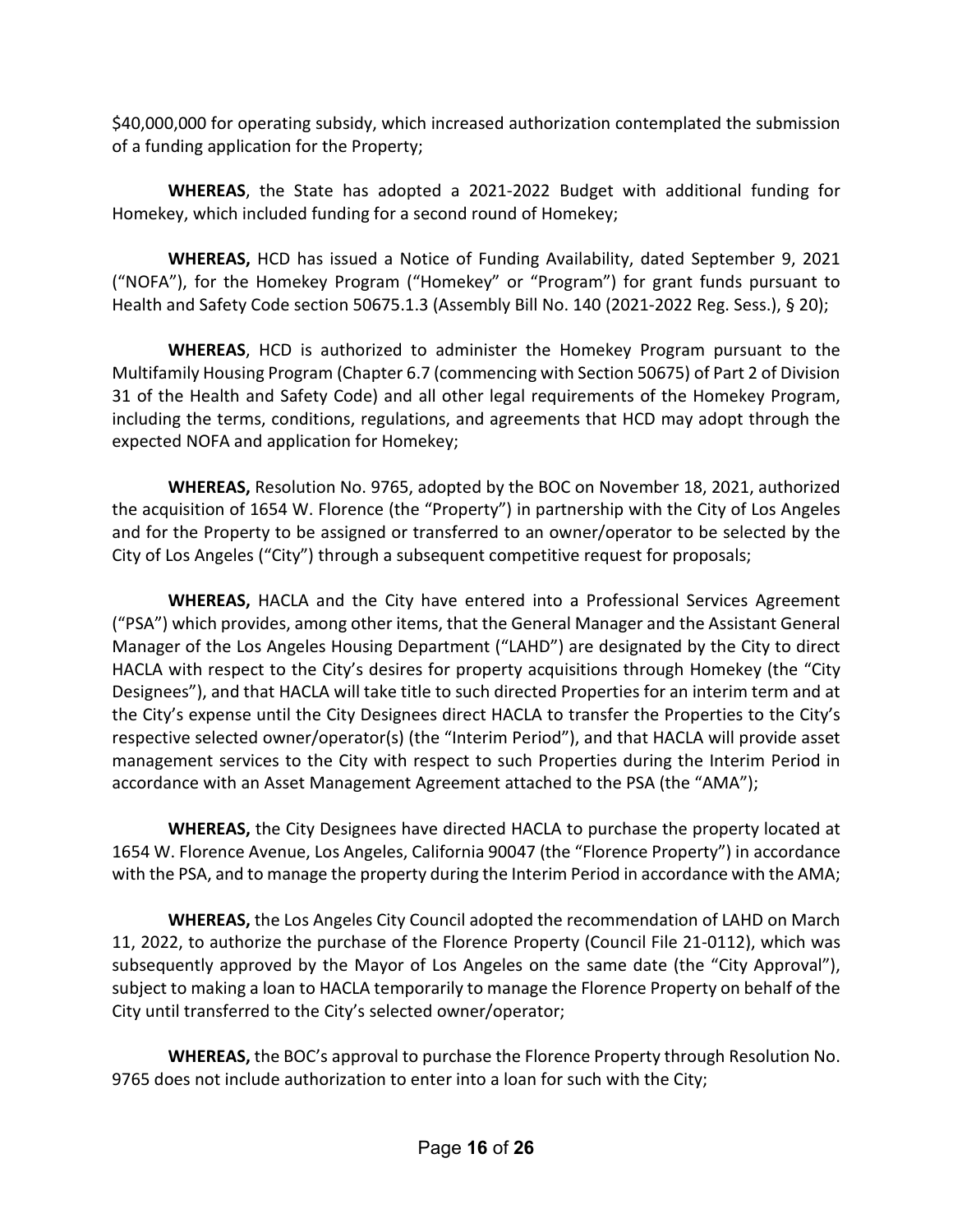**WHEREAS,** the Florence Property was appraised by a third-party appraiser and the amount offered by the Authority and accepted by the Seller, of \$49,500,000, is aligned with and validated by the findings of such appraisal dated October 15, 2021 prepared by Valbridge Property Advisors;

**WHEREAS,** the Florence Property is located wholly within the City of Los Angeles;

**WHEREAS,** the Authority, originally acting on behalf of and in cooperation with the City, executed a Purchase and Sale Agreement for the Property on September 28<sup>th</sup>, 2021 (the "Florence Property PSA");

**WHEREAS,** HACLA's purchase of the Florence Property is required to close escrow on March 30, 2022, subject to an extension that HACLA is in the process of negotiating on behalf of the City;

**WHEREAS,** funds from the City will be required in order to close escrow on the purchase of the Florence Property;

**WHEREAS,** the Authority conducted due diligence on the Florence Property, including but not limited to: 1) title review; 2) Phase I environmental site assessment; 3) termite and pest infestation inspection; 4) physical needs assessment; 5) ALTA land title survey; 6) construction monitoring; 7) zoning and permitting report; and 8) Certified Accessibility Specialist ("CASp") analysis (together, the "Inspections"), which Inspections were performed by third party vendors under contract with HACLA;

**WHEREAS,** based on the results of the Inspections, HACLA provided a notice of approval of the physical condition of the Florence Property to the seller on November 23, 2021, in accordance with the terms of the Florence PSA;

**WHEREAS,** HACLA and the City received an award of Homekey financing from the California Department of Housing and Community Development in February of 2022 (the "Homekey Award"), which included a \$35,092,000 capital grant that may be used to purchase the Florence Property;

**WHEREAS,** HACLA and the City have executed a Standard Agreement with HCD with respect to the Homekey Award;

**WHEREAS,** the City Approval authorizes the use of City funds sufficient to cover the purchase price, closing costs, and related fees for the Florence Property in excess of the Homekey capital grant award, and the City Designees desire to execute loan documents with HACLA for the Interim Period in an amount equal to the purchase price and related closing costs and fees; and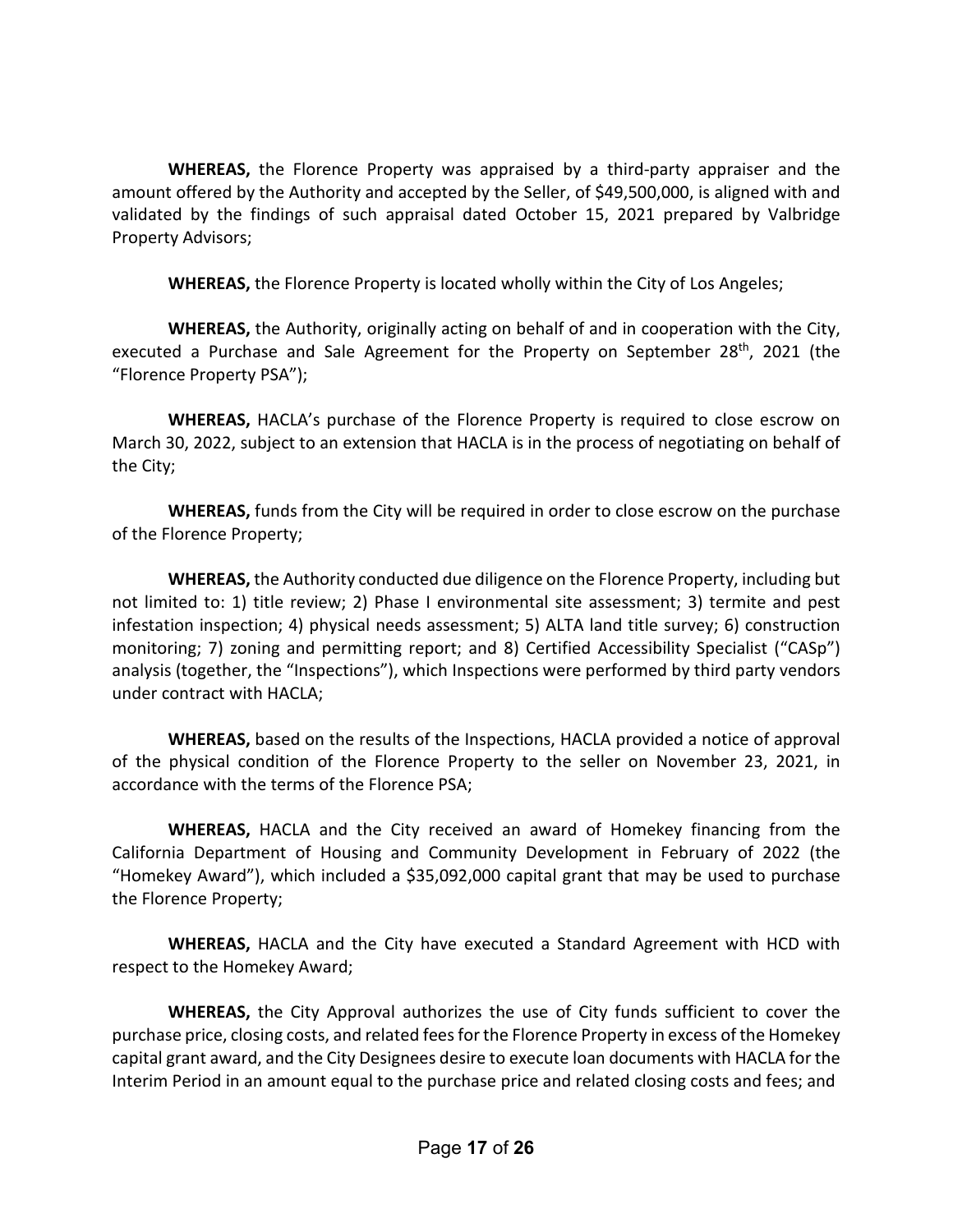**WHEREAS,** in review of the California Public Resources Code and exemption criteria therein and the information available at the time of the report, the Board has determined that entering into loan documents with the City for the Florence Property does not alter the Board's finding that the purchase of the Property is categorically exempt from the California Environmental Quality Act ("CEQA") under Resolution No. 9765.

**NOW, THEREFORE, BE IT RESOLVED,** the Board of Commissioners of the Housing Authority of the City of Los Angeles does hereby authorize and approve as follows:

**Section 1.** The recitals hereinabove set forth are true and correct, and this Board of Commissioners so finds. This Resolution is being adopted pursuant to the powers granted the Authority by Chapter 1 of Part 2 of Division 24 of the California Health and Safety Code.

**Section 2.** The Board of Commissioners of the Housing Authority of the City of Los Angeles ("Authority") hereby authorizes the President & CEO, or the Designated Officers at the direction of the President & CEO, to negotiate and enter into one or more loans (the "Florence Property City Loans") and related loan documents with the City of Los Angeles for the purchase of the real property asset at 1654 W. Florence Avenue, Los Angeles, California, 90047, which loan documents may include one or more loan agreements, one or more notes, a deed of trust, a regulatory agreement, and any other documents or certificates related thereto as may be approved by legal counsel in order to effectuate the purchase, escrow closing, operation, and reimbursement of costs related to that property (the "Florence Loan Documents").

**Section 3.** The total amount of any Florence Property City Loans shall equal the sum of the purchase price of the Florence Property, all contractual extension fees related to the purchase of the Florence Property, and all costs related to the closing of escrow, all of which together shall not exceed \$49,750,000.

**Section 4.** The Florence Property City Loans shall include riders providing that the loans bear interest at a rate of zero percent per annum, shall be for a term not to exceed the intended transfer date and any mutually agreed extension as set forth in the Asset Management Agreement between the City and HACLA, shall provide HACLA the option to transfer the Florence Property to the City upon the expiration of such term upon which all loan documents shall be terminated, shall require no payment of principal during the term, and shall not require HACLA to provide any reporting or other services to the City beyond those which are required within the Asset Management Agreement.

**Section 5.** The Designated Officers of the Authority referred to above are as follows:

| <b>Name</b>     | Title                                 |
|-----------------|---------------------------------------|
| Douglas Guthrie | President and Chief Executive Officer |
| Marlene Garza   | Chief Administrative Officer          |
| Jenny Scanlin   | Chief Development Officer             |
| Margarita Lares | <b>Chief Programs Officer</b>         |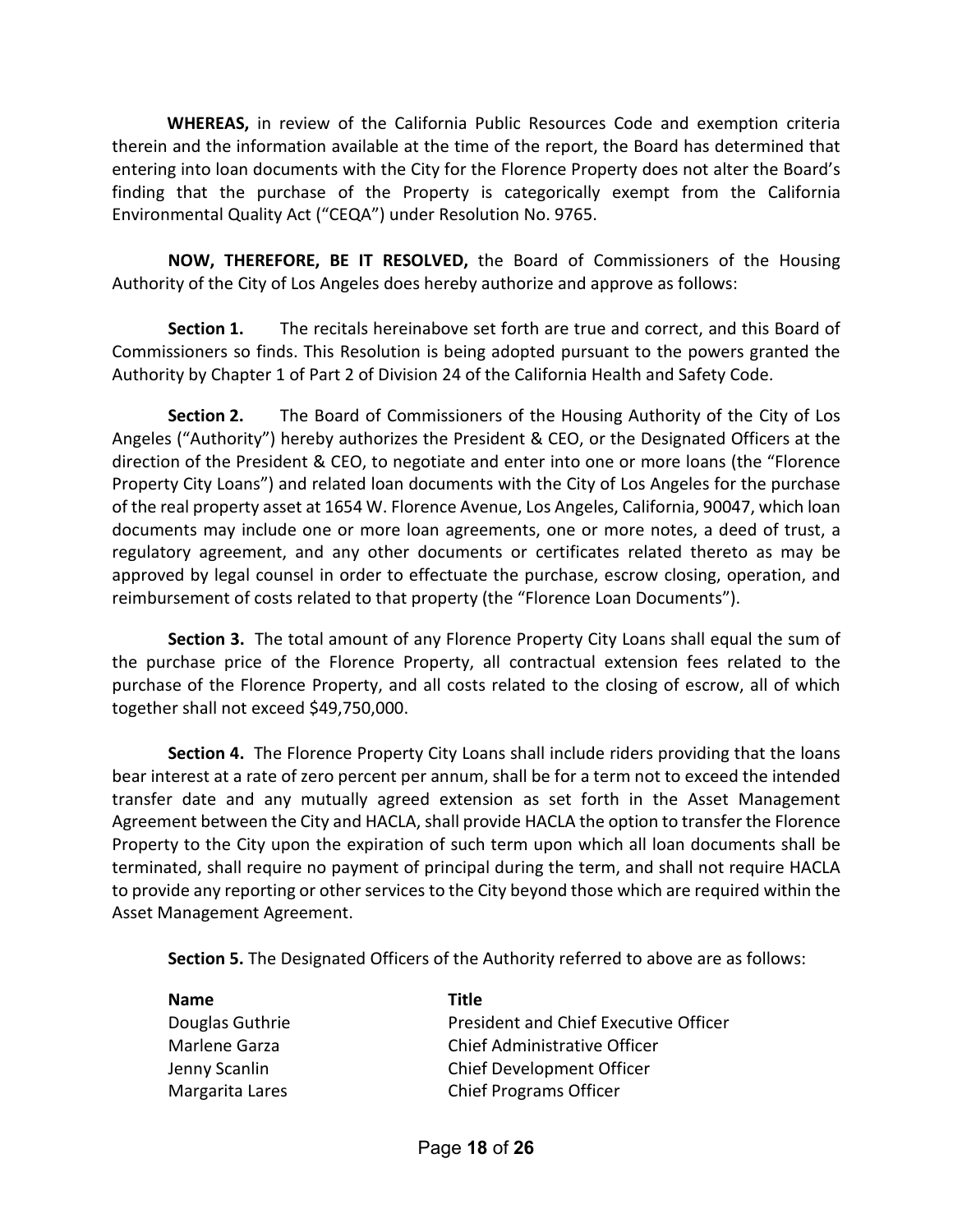**Section 6. BE IT FURTHER RESOLVED** that this Resolution shall be effective upon its adoption.

**PASSED AND ADOPTED** by the Housing Authority of the City of Los Angeles this 31<sup>st</sup> day of March, 2022.

APPROVED AS TO FORM HOUSING AUTHORITY OF THE CITY OF LOS ANGELES

By: \_\_\_\_\_\_\_\_\_\_\_\_\_\_\_\_\_\_\_\_\_\_\_\_\_\_ By: \_\_\_\_\_\_\_\_\_\_\_\_\_\_\_\_\_\_\_\_\_\_\_\_\_\_\_

James Johnson, General Counsel **Constanding Construment Cielo Castro**, Chairperson

DATE ADOPTED: \_\_\_\_\_\_\_\_\_\_\_\_\_\_\_\_\_\_\_\_\_\_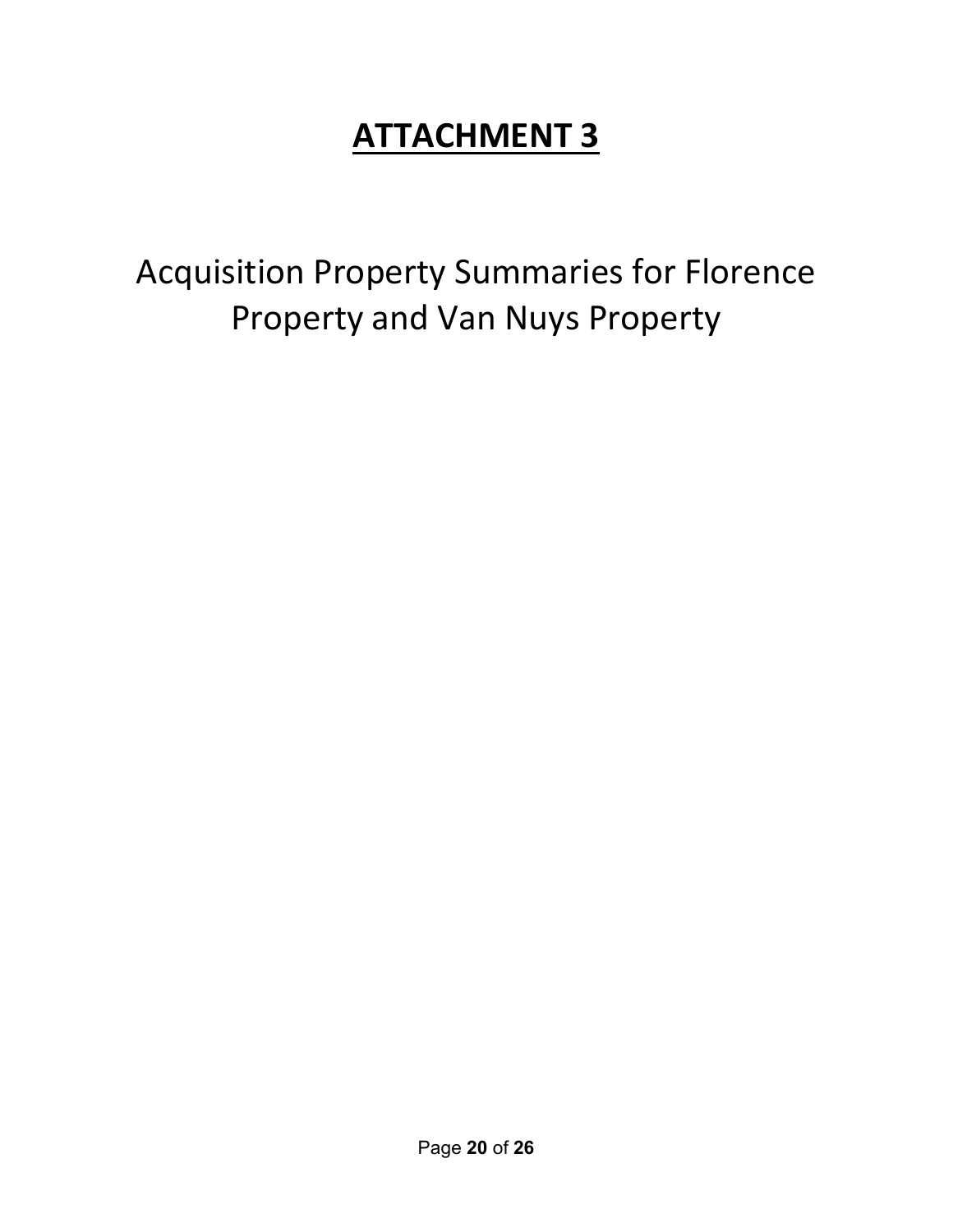Form of Loan Agreement with Rider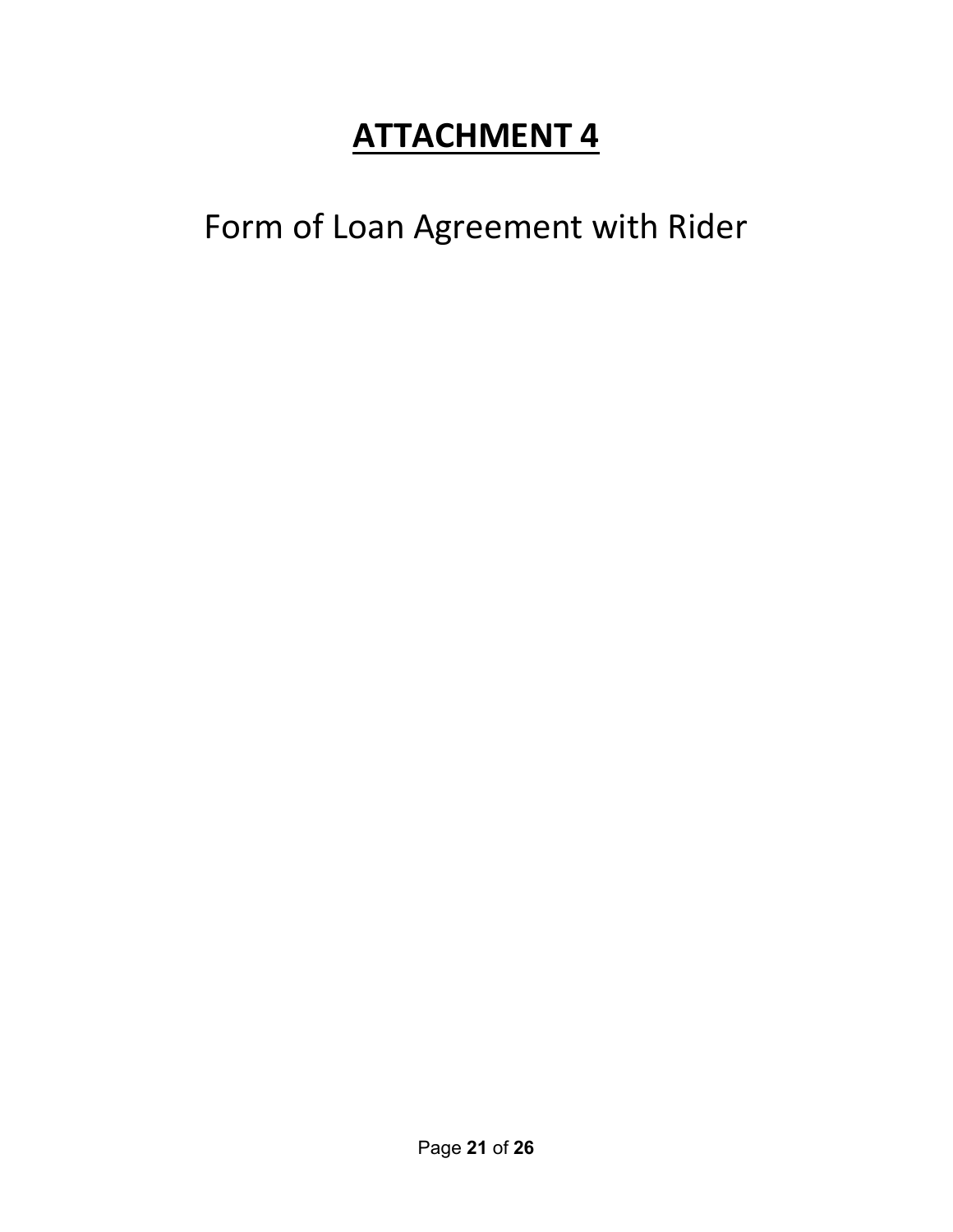## Form of Prop HHH Note with Rider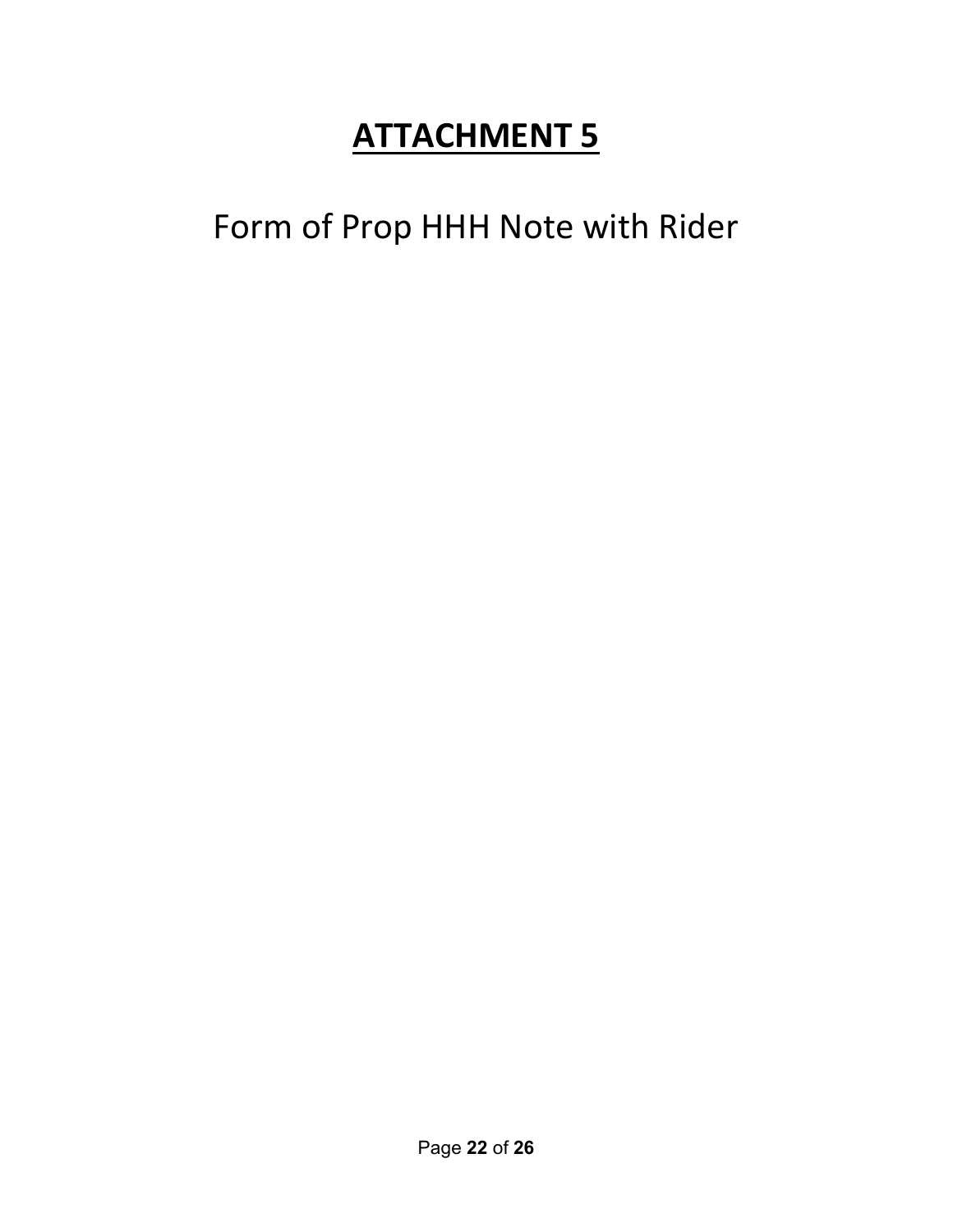Form of CDBG Note with Rider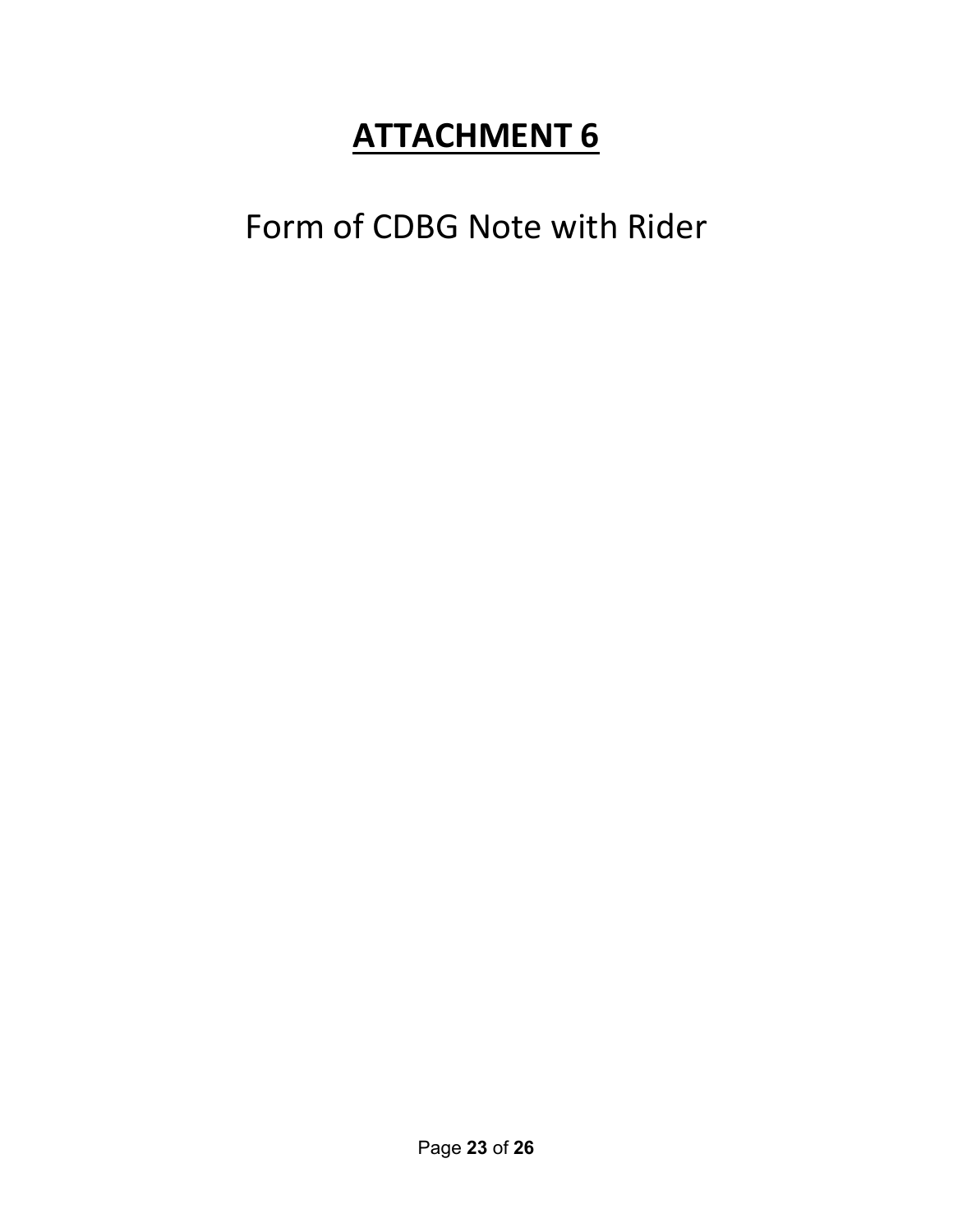Form of Deed of Trust with Rider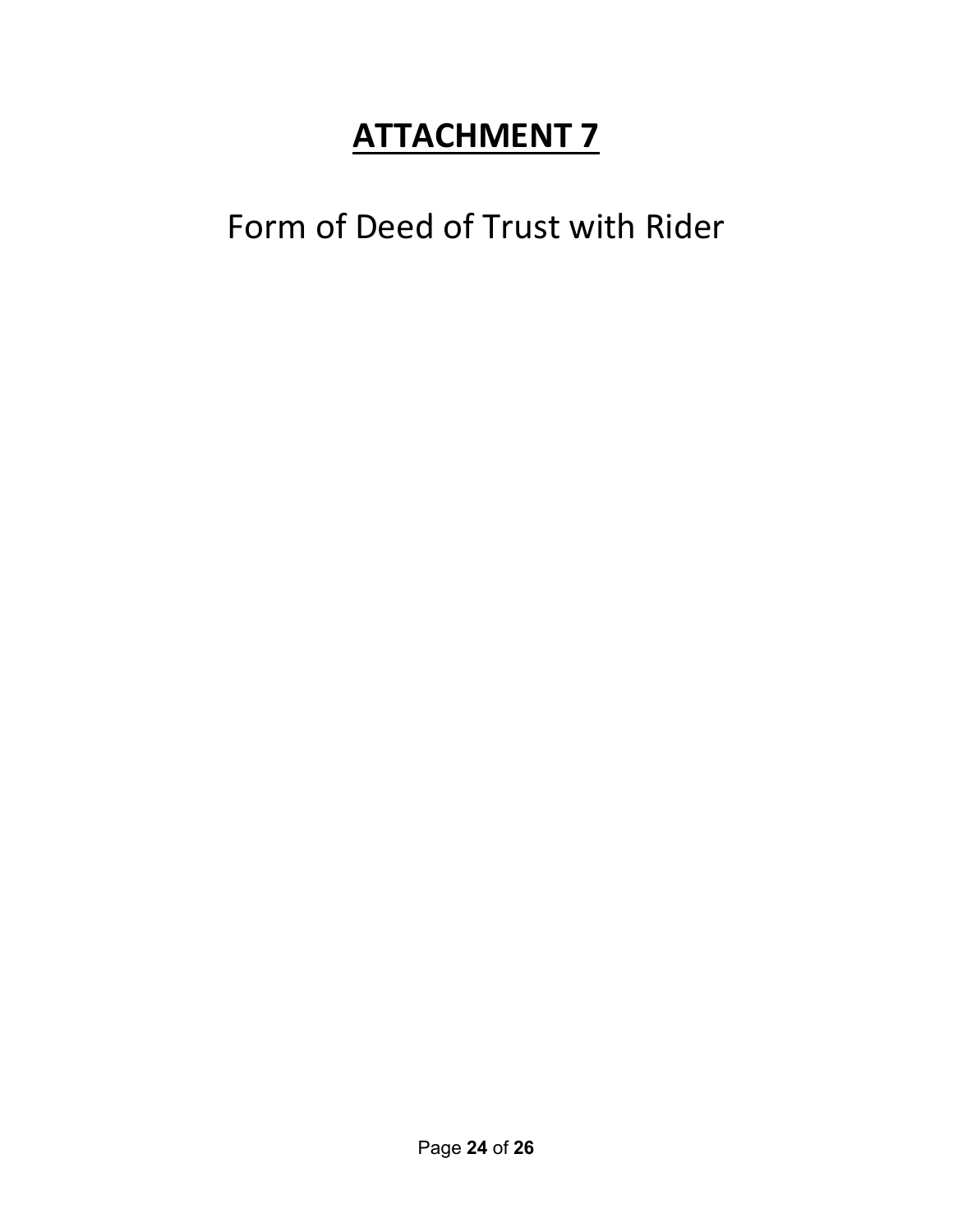## Form of Deed of Regulatory Agreement with Rider